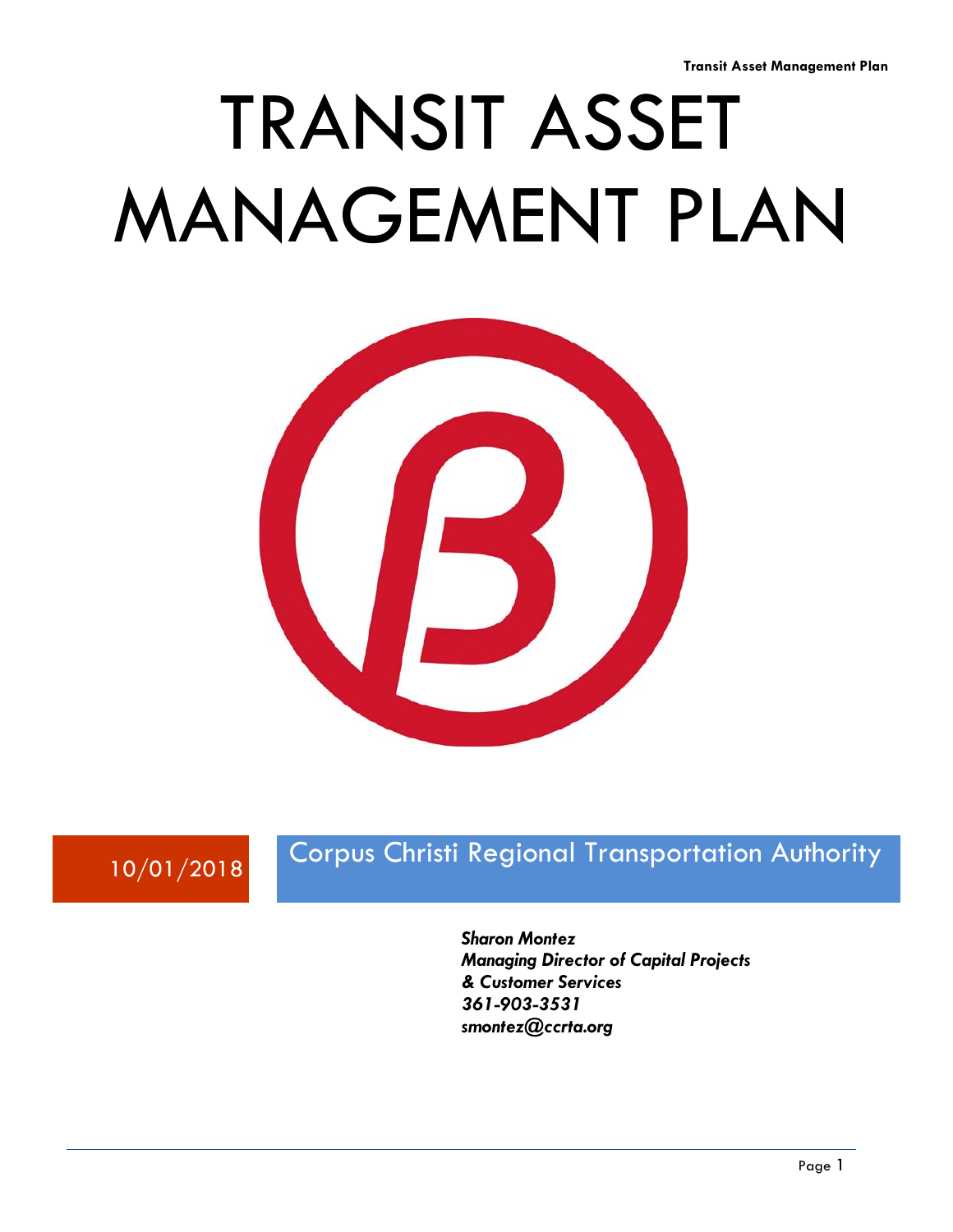#### Transit Asset Management Plan **Contents**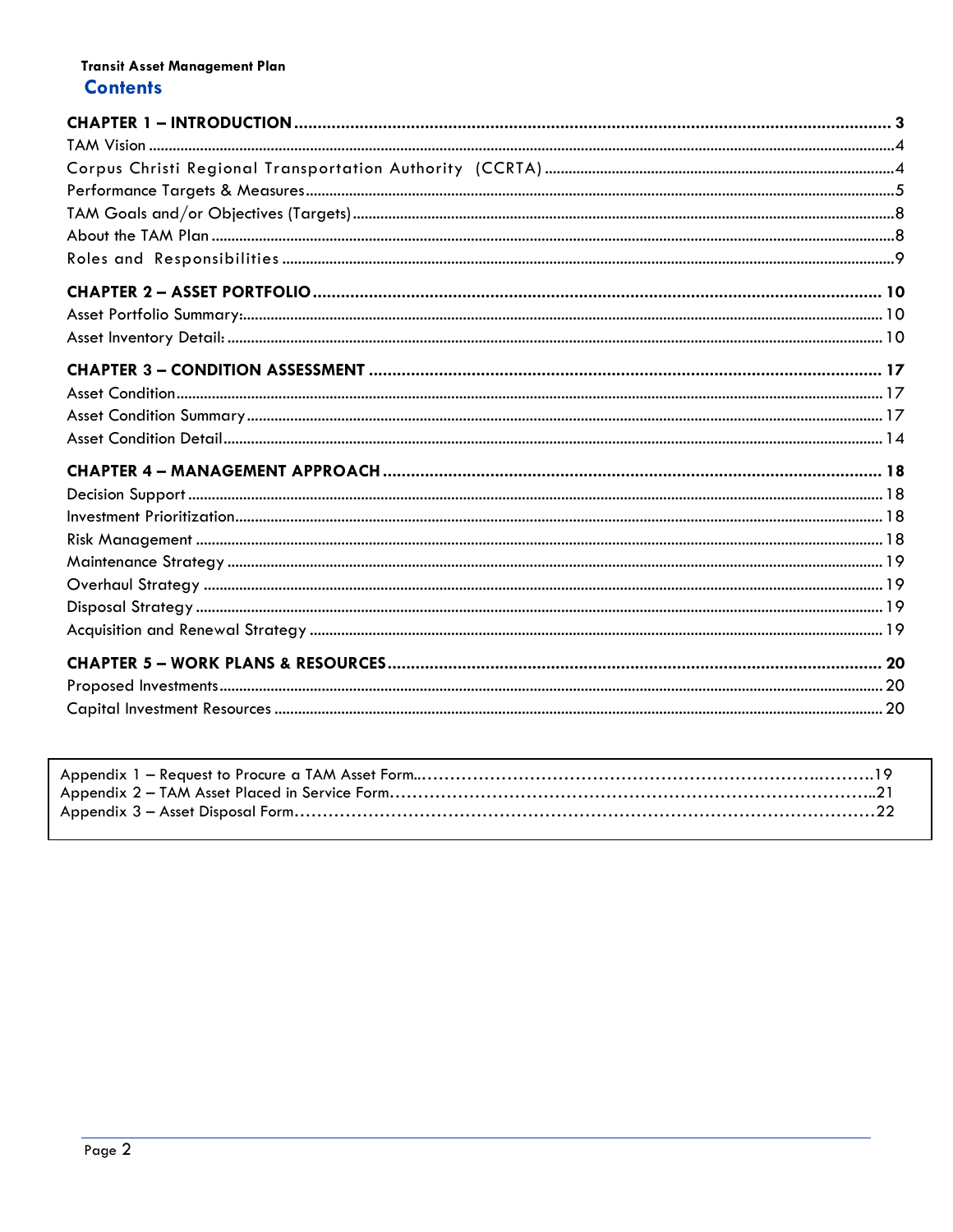This section provides a suggested structure for a TAM plan, aligned to Federal requirements and industry best practice. Ultimately, the TAM Plan will provide an umbrella for bringing together current maintenance and related practices and ensuring an integrated whole-life perspective is applied moving forward. It can address any gaps in current procedures and/or identify opportunities for improvement. Key questions and examples from other transit properties also are included throughout this section to further enhance development and implementation of your plan.

The purpose of a TAM Plan is to specify the activities (maintenance, overhaul/ renewal, replacement, etc.), resources. and timescales required for a group of assets to achieve the agency's service and asset management objectives. To put it simply, a TAM Plan is a living, single source of information to help you better manage your assets to deliver your target service through the core TAM Plan elements shown in Figure 1-1.



Jorge Cruz-Aedo

Chief Executive Officer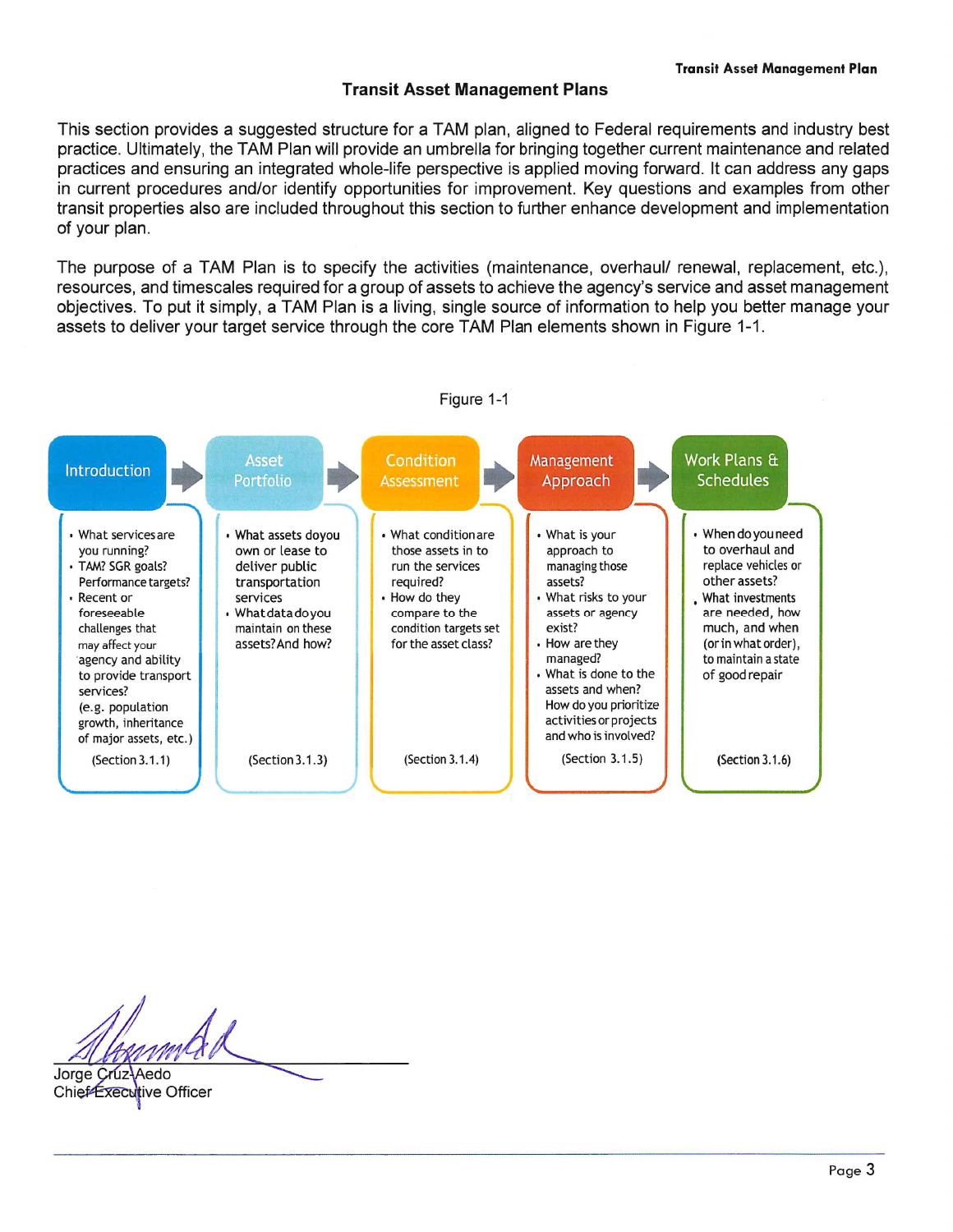#### **Transit Asset Management Plan CHAPTER 1 – INTRODUCTION TAM Vision**

<span id="page-3-0"></span>The purpose of developing the Corpus Christi Regional Transportation Authority (CCRTA) TAM Plan is to aid CCRTA in achieving and maintaining a state of good repair (SGR) of all public transportation assets in the CCRTA Service area.. **SGR is the condition in which a capital asset is able to operate at a full level of performance**. This means that the asset:

- 1. Is able to perform its designed function,
- 2. Does not pose a known unacceptable safety risk, and
- 3. Its lifecycle investments have been met or recovered.

## **TAM and SGR Policy**

Moving Ahead for Progress in the 21st Century Act (MAP-21) required the Secretary to develop rules to establish a system to monitor and manage public transportation assets to improve safety and increase reliability and performance, and to establish performance measures. The Fixing America's Surface Transportation (FAST) Act reaffirmed this requirement. On July 26, 2016, FTA published the Transit Asset Management (TAM) Final Rule.

**Transit Asset Management is the strategic and systematic practice of procuring, operating, inspecting, maintaining, rehabilitating, and replacing transit capital assets to manage their performance, risk, and costs over their life cycles for the purpose of providing safe, cost-effective, and reliable public transportation.** TAM uses transit condition to guide how to manage capital assets and prioritize funding to improve or maintain a state of good repair.

The Final Rule groups providers into two categories: Tier I and Tier II.

- Tier I providers own, operate, or manage: rail, more than 100 vehicles across all fixed-routemodes, or more than 100 vehicles in one non-fixed route mode.
- Tier II providers are subrecipients of 5311 funds, or an American Indian Tribe, or own, operate, or manage less than 101 vehicles across all fixed route modes, or less than 101 vehicles in one non-fixed route mode.

The TAM rule requires every transit provider that receives federal financial assistance under 49 U.S.C. Chapter 53 to develop a TAM plan or be a part of a group TAM plan prepared by a sponsor (CCRTA). All TAM plans must contain:

- An inventory of assets
- A condition assessment of inventoried assets
- Documentation of the use of a decision support tool
- A prioritization of investments

Tier II providers may develop their own plans or participate in a group plan such as CCRTA's TAM Plan. Regardless of whether an agency develops its own TAM Plan or choses to participate in a group plan, each transit agency must designate an Accountable Executive to ensure that the necessary resources are available.

It is the expectation of CCRTA to have the support and feedback of the Metropolitan Planning Organizations (MPO) to define, implement, enhance and achieve the goals of the CCRTA TAM Plan. An Accountable Executive is a singled, identifiable individual within a transit agency who has direct control over the resources needed to implement an agency's safety plan and transit asset management practices, and who responsible for the implementation of both of those requirements.

<span id="page-3-1"></span>CCRTA TAM Plan will be updated in its entirety, at minimum, every four years.

## **Corpus Christi Regional Transportation Authority (CCRTA)**

CCRTA is committed to fostering a safe, mobility focused public transportation program throughout the service area that promotes economic growth and opportunity for all of CCRTA's travelers. Public transportation is a vital part of the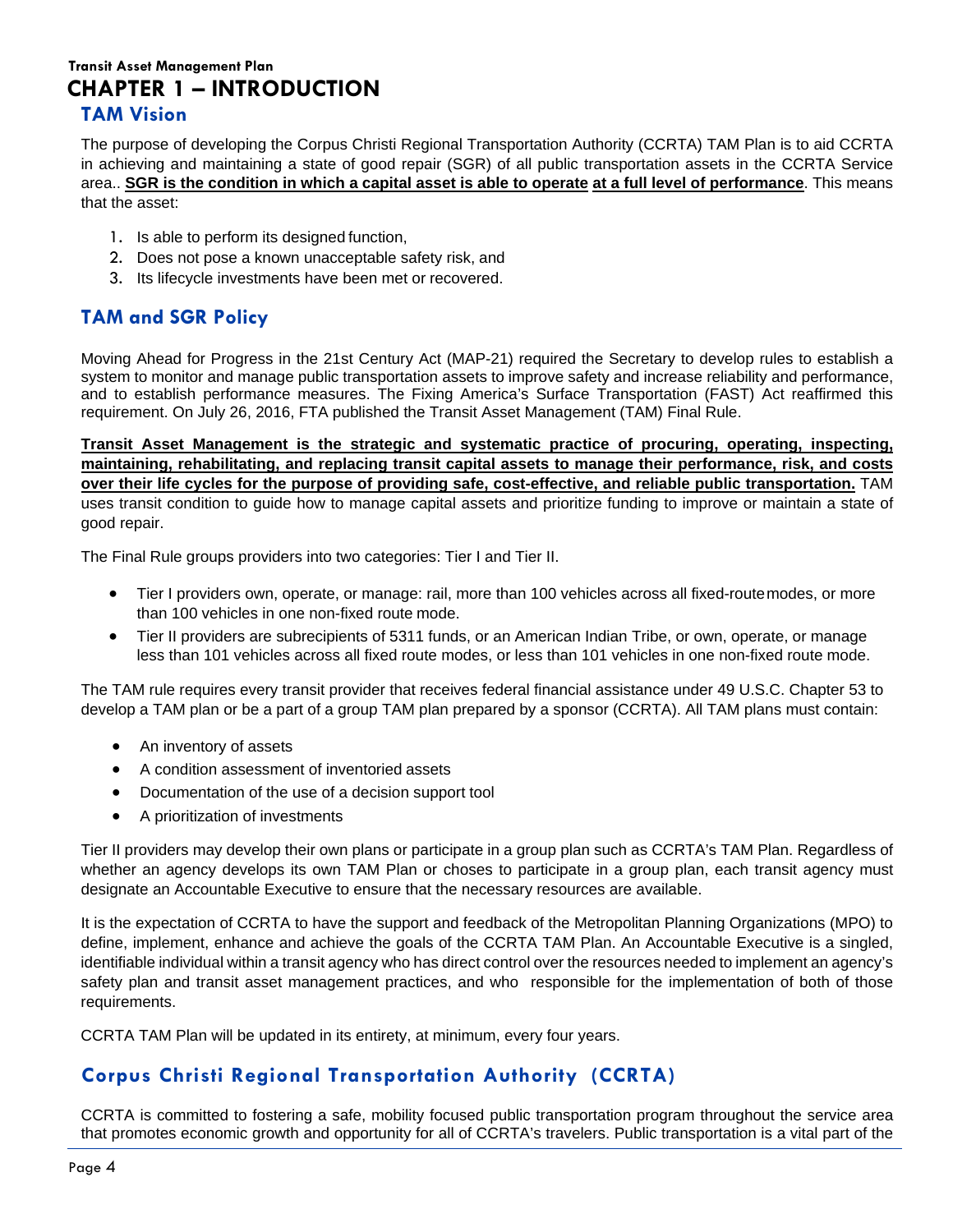service area in Nueces County. It is a transportation option that relieves congestion, helps maximize capacity on roadways, improves air quality, reduces fuel consumption and connects people of all ages and abilities with their surrounding communities. Maintaining a transit fleet in a state of good repair is critical to providing a safe, reliable and comfortable environment for operators and the traveling public.

Public transportation providers range in size and scale from daily fixed route services to demand response services; with schedules and destinations determined on a day-to-day basis. These organizations assist the elderly, those with disabilities, youth, the general public, and low income citizens to gain access to needed medical, nutrition, education, employment, social, and commercial services.

#### <span id="page-4-0"></span>**Performance Targets & Measures**

When determining performance targets and measures it is most important to first identify what factors are taken into account and what that data entails. CCRTA utilizes the following data when determining performance targets and measures:

- Useful Life
- Asset Age
- Vehicle Mileage/Age
- Asset Condition
- Useful Life Benchmark (ULB)

Useful life is the expected lifetime of project property, or the acceptable period of use in service. Useful life of revenue rolling stock begins on the date the vehicle is placed in revenue service and continues until it is removed from service. CCRTA utilizes the Federal Transit Administration's (FTA) standards for determining useful life, reflected in the table below:

| Vehicle                                                                                            | <b>Seats</b> | <b>Useful Life</b>           |
|----------------------------------------------------------------------------------------------------|--------------|------------------------------|
| Heavy Duty Large Bus (35' to 40' and articulated buses)<br>Approx. 33,000 to 40,000 GVW            | 27 to 40     | 12 years or<br>500,000 miles |
| Heavy-Duty Small Bus (30' to 35')<br>Approx. 26,000 to 33,000 GVW                                  | 26 to 35     | 10 years or<br>350,000 miles |
| Medium-Duty and Purpose-Built Bus (25' to 35')<br>Approx. 16,000 to 26,000 GVW                     | 22 to 30     | 7 years or<br>200,000 miles  |
| Light-Duty Mid-Sized Buses (25' to 35')<br>Approx. 10,000 to 16,000 GVW                            | 16 to 25     | 5 years or<br>150,000 miles  |
| Light-Duty Small Bus, Cutaways, Regular & Modified Van<br>(16' to 28') Approx. 6,000 to 14,000 GVW | 10 to 22     | 4 years or<br>100,000 miles  |

#### **Minimal Asset Useful Life Standards for FTA Grants**

**Asset Useful Life Source**

#### **Buses/Light Vehicles**

|                                               | $12 \text{ yrs}$           |                      |
|-----------------------------------------------|----------------------------|----------------------|
| Large heavy-duty transit buses 35'-40'        | 500,000 miles<br>10 years/ | FTA Circular 5010.1D |
| Small heavy-duty transit buses 30'            | 350,000 miles              | FTA Circular 5010.1D |
| Medium medium-duty transit buses 25'-35';     | 7 years/                   |                      |
| Sprinter bus                                  | 200,000 miles              | FTA Circular 5010.1D |
| Medium light-duty transit buses 25'-35', BOC  | 5 years/                   |                      |
| vehicles, Expansion vans                      | 150,000 miles              | FTA Circular 5010.1D |
| Light-duty vehicles (vans, sedans, light-duty |                            |                      |
| buses); Support vehicles; BOC (15-19)         | 4 years/                   |                      |
| passenger), $<$ 30 ft                         | 100,000 miles              | FTA Circular 5010.1D |
| <b>Trolleys</b>                               |                            |                      |
| Fixed guideway steel-wheeled                  | 25 years                   | FTA Circular 5010.1D |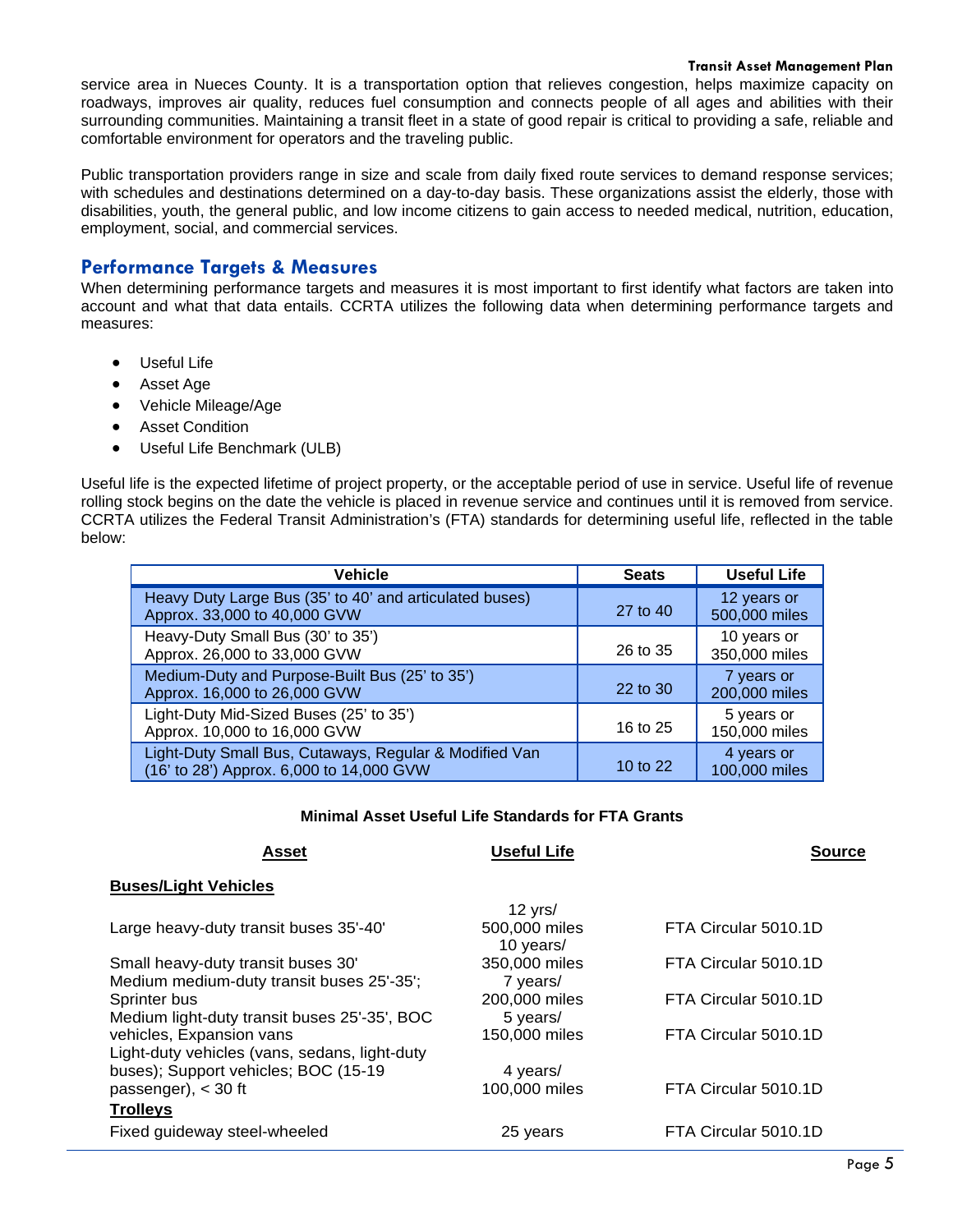| <b>Transit Asset Management Plan</b>                                                |                                   |                                       |
|-------------------------------------------------------------------------------------|-----------------------------------|---------------------------------------|
| Fixed guideway electric, rubber tires<br>Simulated trolleys (rubber tires, internal | 15 years<br>Refer to bus          | FTA Circular 5010.1D                  |
| combustion engine)                                                                  | useful life<br>25 years, see      | FTA Circular 5010.1D                  |
| <b>Rail Vehicles</b>                                                                | circular                          | FTA Circular 5010.1D                  |
| <b>Ferries</b>                                                                      |                                   |                                       |
| Passenger ferries                                                                   | 25 years                          | FTA Circular 5010.1D                  |
| Other ferries (w/o refurbishment)                                                   | 30 years                          | FTA Circular 5010.1D                  |
| Other ferries (w/refurbishment)                                                     | 60 years                          | FTA Circular 5010.1D                  |
| <b>Facilities</b>                                                                   |                                   |                                       |
| Buildings- concrete, steel and frame<br>construction                                |                                   | FTA Circular 5010.1D                  |
| <b>Other Capital Equipment</b>                                                      | 40 years                          |                                       |
| Fare boxes                                                                          | 10 years                          | Manufacturer/Industry Stds.           |
| Computer hardware                                                                   | 4 years                           | <b>GAAP Guidelines/Industry Stds.</b> |
| Computer hardware- Domain controllers                                               | 4 years                           | Industry Stds.                        |
| Mobile data computers (real-time dispatching)                                       | 7 years                           | Manufacturer                          |
| Computer software                                                                   | 4 years                           | <b>GAAP Guidelines/Industry Stds.</b> |
| <b>Computer software- HASTUS</b>                                                    | 4 years                           | Manufacturer                          |
| Computer software- ADP                                                              | 4 years                           | Industry Stds.                        |
| Scheduling/fleet management software                                                | 4 years                           | <b>GAAP Guidelines/Industry Stds.</b> |
| Communications equipment, mobile radios,                                            |                                   |                                       |
| base stations                                                                       | 10 years                          | <b>GAAP Guidelines/Industry Stds.</b> |
| Security/Surveillance equipment, cameras for<br>vehicles                            | Same as useful<br>life of vehicle |                                       |
| Security/Surveillance equipment, cameras for                                        |                                   |                                       |
| buildings<br>Shop equipment- Alignment machines, bus                                | 10 years                          | Industry Stds.                        |
| washing, tire changers                                                              | 10 years                          | Manufacturer                          |
| <b>Bus lift</b>                                                                     | 20 years                          | Manufacturer                          |
|                                                                                     | Same as useful                    |                                       |
| Wheelchair lift                                                                     | life of vehicle                   |                                       |
| <b>Bus shelters</b>                                                                 | 15 years                          | Industry Stds.                        |
| Bus shelter/stop benches                                                            | 10 years                          | Manufacturer                          |
| Office furniture                                                                    | 10 years                          | Manufacturer                          |
| Carpeting                                                                           | 5 years                           | Manufacturer                          |
| Repeater tower                                                                      | 25 years                          | Manufacturer                          |
| Engine for bus/trolley                                                              | 4 years                           | Industry Stds.                        |
| Bus stop signage                                                                    | 10 years                          | Industry Stds.                        |
| <b>HVAC</b> parts                                                                   | 5 years                           | Grantee experience                    |
| Asphalt parking lot                                                                 | 15 years                          | GASB<br>Manufacturer                  |
| Thermal diesel particle filter cleaner                                              | 10 years                          |                                       |
| Commercial roofing                                                                  | 15 years                          | Industry Stds.                        |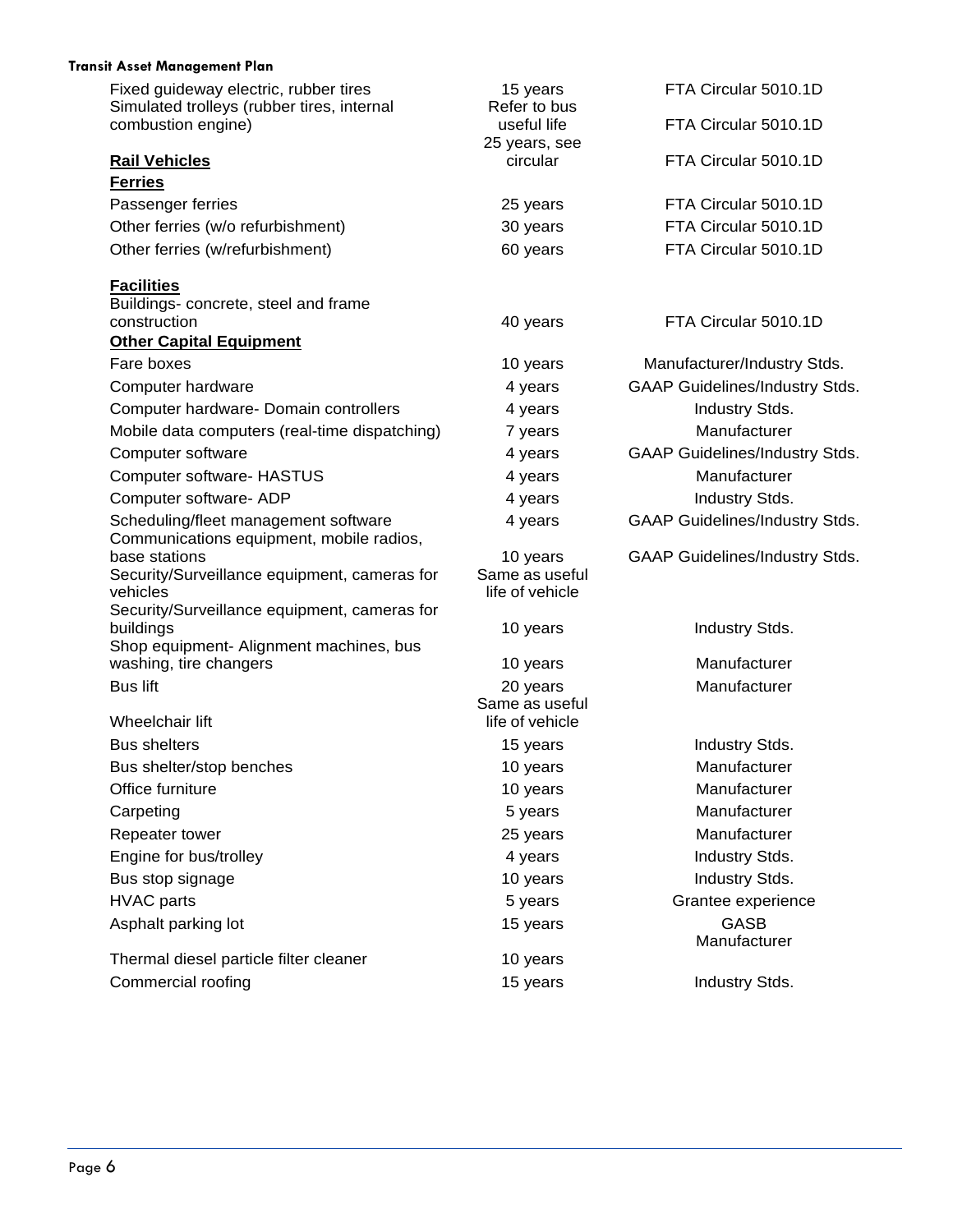## **Facilities and Stations**

| <b>(BASE YEAR 2017)</b>               | <b>Term</b><br>Rating | <b>Completion</b><br>Year | Age            | <b>Useful</b><br>Life | <b>Useful</b><br>Life % |
|---------------------------------------|-----------------------|---------------------------|----------------|-----------------------|-------------------------|
| <b>Stations</b>                       |                       |                           |                |                       |                         |
| <b>Staples Street Station</b>         | 5                     | 2016                      | 1              | 15                    | 93.3%                   |
| <b>Robstown Station</b>               | 4                     | 2014                      | 3              | 15                    | 80.0%                   |
| Southside Station                     | 3                     | 2003                      | 14             | 40                    | 65.0%                   |
| Port/Ayers Station                    | 2.5                   | 1996                      | 21             | 15                    |                         |
| <b>Units</b>                          | 4                     |                           | 9.75           | Avg Age               |                         |
| Units $\leq$ 3                        | 1.00                  |                           |                |                       |                         |
| % < 3                                 | 25.00%                |                           |                |                       |                         |
| <b>Parking</b>                        |                       |                           |                |                       |                         |
| Bus - Bear Lane                       | 2.5                   | 1986                      | 31             | 20                    | 0%                      |
| Employees - Bear Lane                 | $\overline{4}$        | 2015                      | $\overline{2}$ | 20                    | 90.0%                   |
| <b>Staples Street Center Lot</b>      | 5                     | 2016                      | $\mathbf{1}$   | 20                    | 95.0%                   |
| <b>Staples Street Center Off site</b> | 5                     | 2017                      | $\overline{0}$ | 15                    | 100%                    |
| <b>Units</b>                          | $\overline{4}$        |                           | 8.5            | Avg Age               |                         |
| Units $<$ 3                           | 1                     |                           |                |                       |                         |
| % < 3                                 | 25.00%                |                           |                |                       |                         |
| <b>Buildings</b>                      |                       |                           |                |                       |                         |
| <b>Staples Street Center</b>          | 5                     | 2016                      | $\mathbf{1}$   | 40                    | 97.5%                   |
|                                       |                       |                           | 8              | Avg Age               |                         |
| <b>Maintenance</b>                    |                       |                           |                |                       |                         |
| <b>Operations Center</b>              | 3                     | 2002                      | 15             | 40                    | 62.5%                   |
| Maintenance Shop                      | $\overline{4}$        | 2010                      | $\overline{7}$ | 40                    | 82.5%                   |
| <b>Fuel Island</b>                    | 3                     | 1996                      | 21             | 40                    | 47.5%                   |
| <b>Bus Wash</b>                       | 3                     | 1996                      | 21             | 40                    | 47.5%                   |
| total units                           | 5                     |                           | 16             |                       |                         |
| Units $<$ 3                           | $\mathbf 0$           |                           | 10.5625        | Avg Age               |                         |
| % < 3                                 | $\boldsymbol{0}$      |                           |                |                       |                         |

Additionally, asset conditions are determined based off the FTA's Transit Economic Requirements Model (TERM) as outlined below:

| <b>Condition</b> | <b>Description</b>                                                                                                                                         | <b>Mileage</b>                 | <b>Rating</b> |
|------------------|------------------------------------------------------------------------------------------------------------------------------------------------------------|--------------------------------|---------------|
| <b>Excellent</b> | New asset; no visible defects                                                                                                                              |                                | $4.8 - 5.0$   |
| Good             | Asset showing minimal signs of wear; some (slightly) defective or<br>deteriorated component(s) but is overall functional                                   |                                | $4.0 - 4.7$   |
| Adequate         | Asset has reached its mid-life; some moderately defective or<br>deteriorated component(s)                                                                  | 50%-99% of<br>Useful Life      | $3.0 - 3.9$   |
| <b>Marginal</b>  | Asset reaching or just past the end of its useful life; increasing<br>number of defective or deteriorated component(s) and increasing<br>maintenance needs | 100%-124%<br>of Useful Life    | $2.0 - 2.9$   |
| Poor             | Asset is past its useful life and is in need of immediate repair or<br>replacement; may have critically damaged component(s)                               | 125% or more<br>of Useful Life | $1.0 - 1.9$   |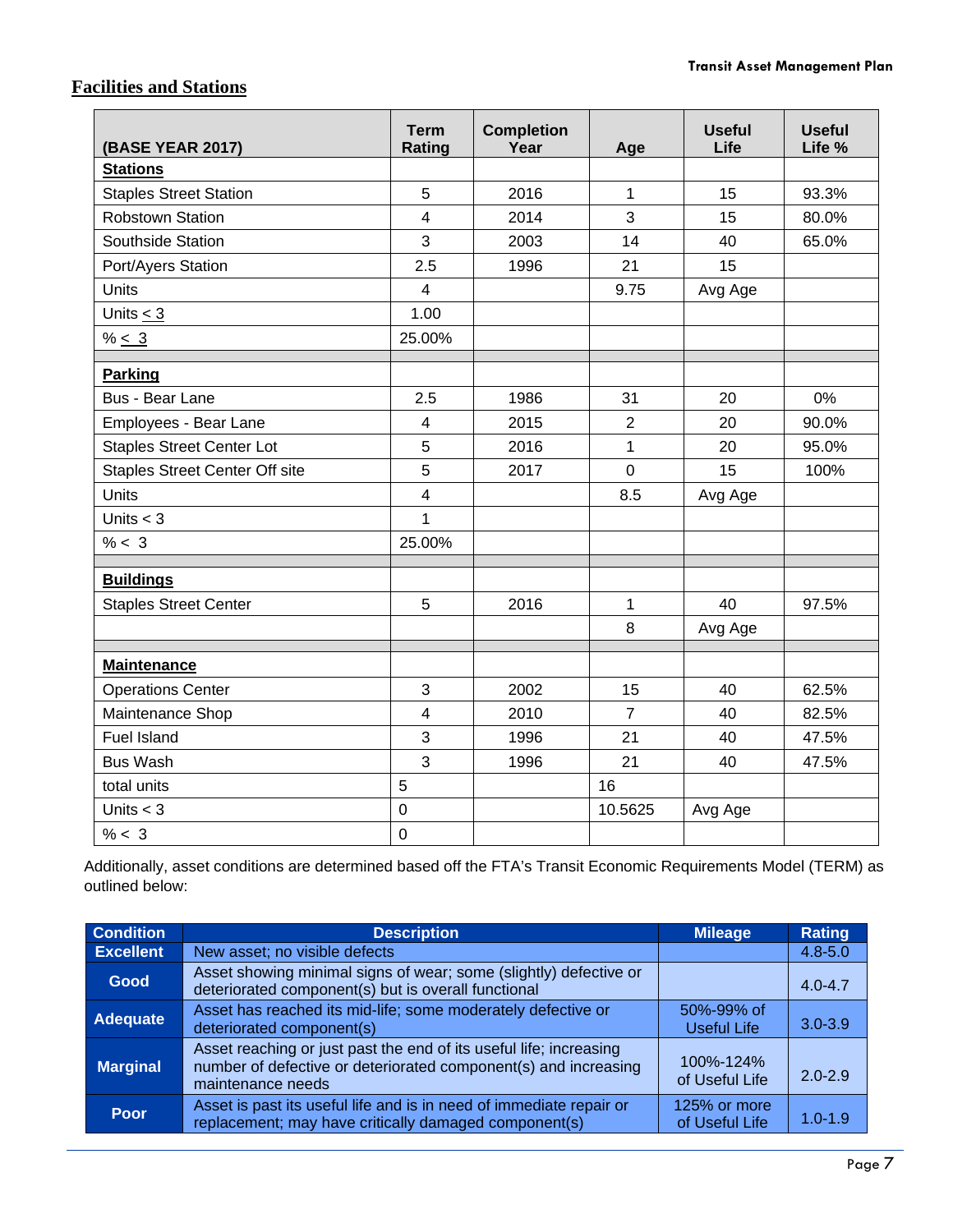The FTA defines a useful life benchmark (ULB) as the expected lifecycle of a capital asset for a particular transit provider's operating environment or the acceptable period of use in service for a particular transit provider's operating environment. ULB is not the same as an asset's useful life. ULB takes into account a provider's unique operating environment such as geography, service frequency, etc.

| <b>Vehicle Type</b>        | FTA Default ULB (in<br>years) |
|----------------------------|-------------------------------|
| Automobile (AO)            |                               |
| Bus (BU)                   | 14                            |
| Cutaway Bus (CU)           | 10                            |
| Minivan (MV)               |                               |
| Sport Utility Vehicle (SV) |                               |
| Van (VN)                   |                               |

#### **Rolling Stock – Useful Life Benchmark**

| <b>Vehicle Class</b> | <b>ULB</b><br>(Years) | # of Units<br>(12/31/17) | <b>Number of Units</b><br><b>Beyond ULB in</b><br>2017 | <b>Number of</b><br><b>Units</b><br><b>Beyond ULB</b><br>in 2018 | <b>FY2017</b><br><b>Baseline Target</b><br>% at or<br><b>ULB</b> |  |
|----------------------|-----------------------|--------------------------|--------------------------------------------------------|------------------------------------------------------------------|------------------------------------------------------------------|--|
| <b>Bus/Trolleys</b>  | 14/13                 | 75                       |                                                        |                                                                  | 0.00%                                                            |  |
| Cutaways             |                       | 57                       |                                                        |                                                                  | 0.00%                                                            |  |
| Total                |                       | 132                      |                                                        |                                                                  | 0.00%                                                            |  |

## <span id="page-7-0"></span>**TAM Goals and/or Objectives (Targets)**

#### *Goal 1: Keep the CCRTA revenue vehicle average condition rating at or above a "Adequate" rating by the end of FFY 2018 and 2019:*

- Dispose of vehicles that pose an irreparable unacceptable safety risk
- Prioritize the replacement of vehicles based on age or miles
- Continue with the regular Preventive/Predictive Maintenance Inspection Program
- Continue to explore Risk Management Strategies

#### •

#### *Goal 2: Prioritize the replacement of the vehicles based on their useful life*

- Prioritize the replacement of vehicles that have exceeded their ULB
- Preventive Maintenance Strategies to extend ULB

#### <span id="page-7-1"></span>**About the TAM Plan**

The TAM Plan contains four major components; the Asset Portfolio, the Condition Assessment, the Management Approach, as well as the Work Plans and Resources section. The Asset Portfolio provides a list of all of the capital assets that support the delivery of public transportation services in Texas. The Condition Assessment section includes the current condition that the capital assets are in and how the actual conditions compare to the targets set for each asset category. The Management Approach breaks out the information supporting the decision making process, investment prioritization, risk management considerations, and strategies for maintenance, overhaul, disposal, acquisition, and renewal. The Work Plans and Schedule section outlines the proposed investments and any applicable capital investment activity schedules.

This document covers the data compiled during the CCRTA's FY 2017.

<span id="page-7-2"></span>In compliance with 49 CFR 625 each transit provider must designate an Accountable Executive who will have the authority of approving and implementing the TAM plan.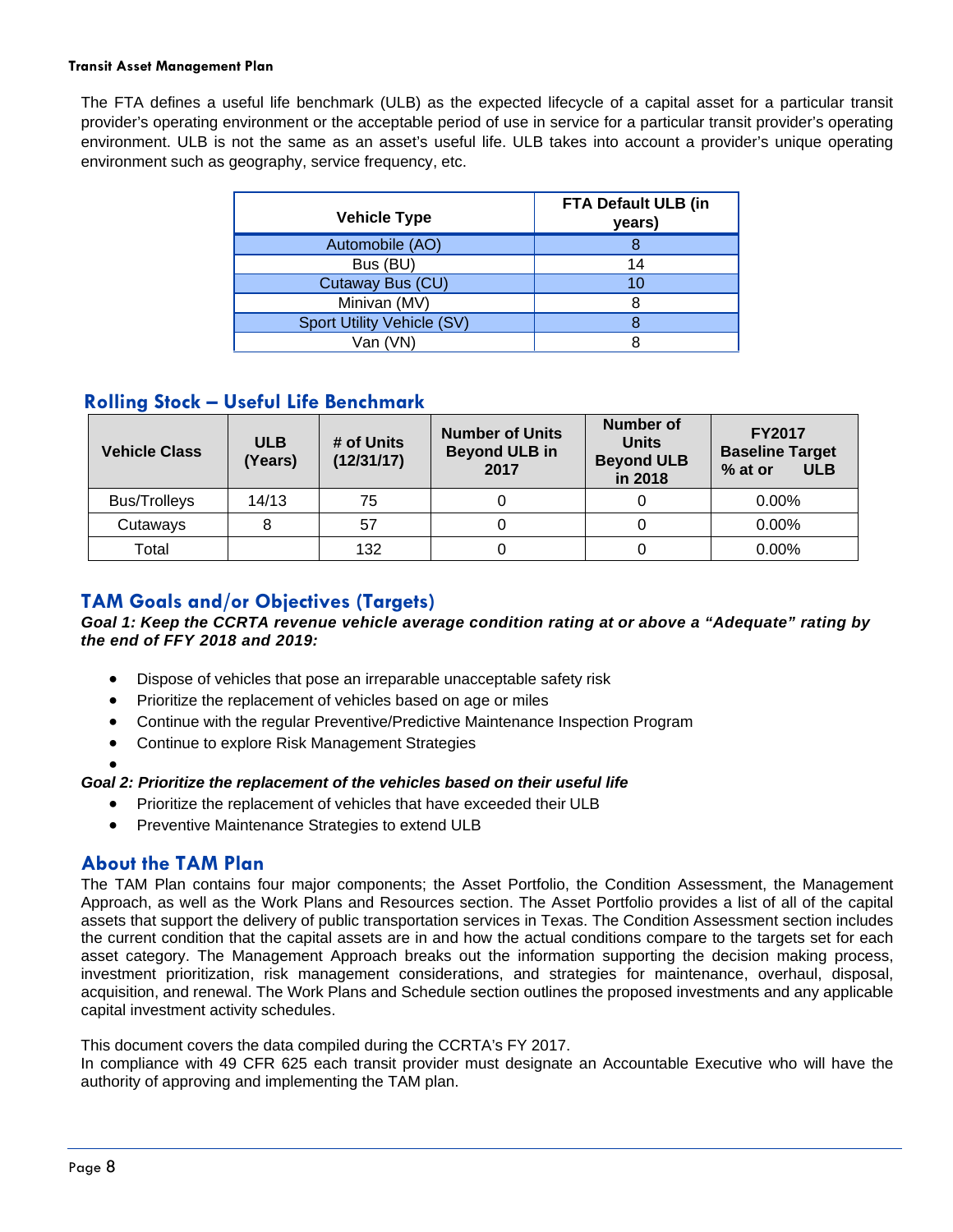## **Roles and Responsibilities**

<span id="page-8-0"></span>

| Role                                                                  | <b>Title</b>                                                                                              | Agency                                                  |
|-----------------------------------------------------------------------|-----------------------------------------------------------------------------------------------------------|---------------------------------------------------------|
| <b>Accountable Executive</b>                                          | <b>Chief Executive Officer</b><br>(Jorge Cruz-Aedo)                                                       | <b>Corpus Christi Regional Transportation Authority</b> |
| <b>Asset Management Executive</b><br>Lead                             | Managing Director of Capital<br><b>Projects and Customer</b><br><b>Services</b><br>(Sharon Montez)        | Corpus Christi Regional Transportation Authority        |
| <b>Asset Management Executive</b>                                     | <b>Managing Director of</b><br>Administration<br>(Robert Saldana)                                         | <b>Corpus Christi Regional Transportation Authority</b> |
| <b>Asset Management Executive</b>                                     | Managing Director of<br>Operations<br>(Jennifer Fehribach)                                                | Corpus Christi Regional Transportation Authority        |
| Project Manager-<br>Maintenance/Rolling<br>Stock/Non-Revenue Vehicles | Director of Maintenance<br>(Bryan Garner)                                                                 | <b>Corpus Christi Regional Transportation Authority</b> |
| Project Manager-<br>Technology/Security Cameras                       | Director of IT<br>(David Chapa)                                                                           | Corpus Christi Regional Transportation Authority        |
| Project Manager-<br>Construction/Shelter<br>Equip/Fac. Equipment      | <b>Managing Director of Capital</b><br><b>Projects and Customer</b><br><b>Services</b><br>(Sharon Montez) | <b>Corpus Christi Regional Transportation Authority</b> |
| Project Manager - Safety &<br>Security                                | Director of Safety and<br>Security<br>(Mike Rendon)                                                       | <b>Corpus Christi Regional Transportation Authority</b> |
| <b>Transit Asset Team Member</b>                                      | <b>Grants</b><br>(Christina Perez)                                                                        | <b>Corpus Christi Regional Transportation Authority</b> |
| <b>Transit Asset Team Member</b>                                      | Director of Procurement<br>(Anna Hinojosa)                                                                | Corpus Christi Regional Transportation Authority        |
| <b>Transit Asset Team Member</b>                                      | Director of Finance<br>(Sandy Roddel)                                                                     |                                                         |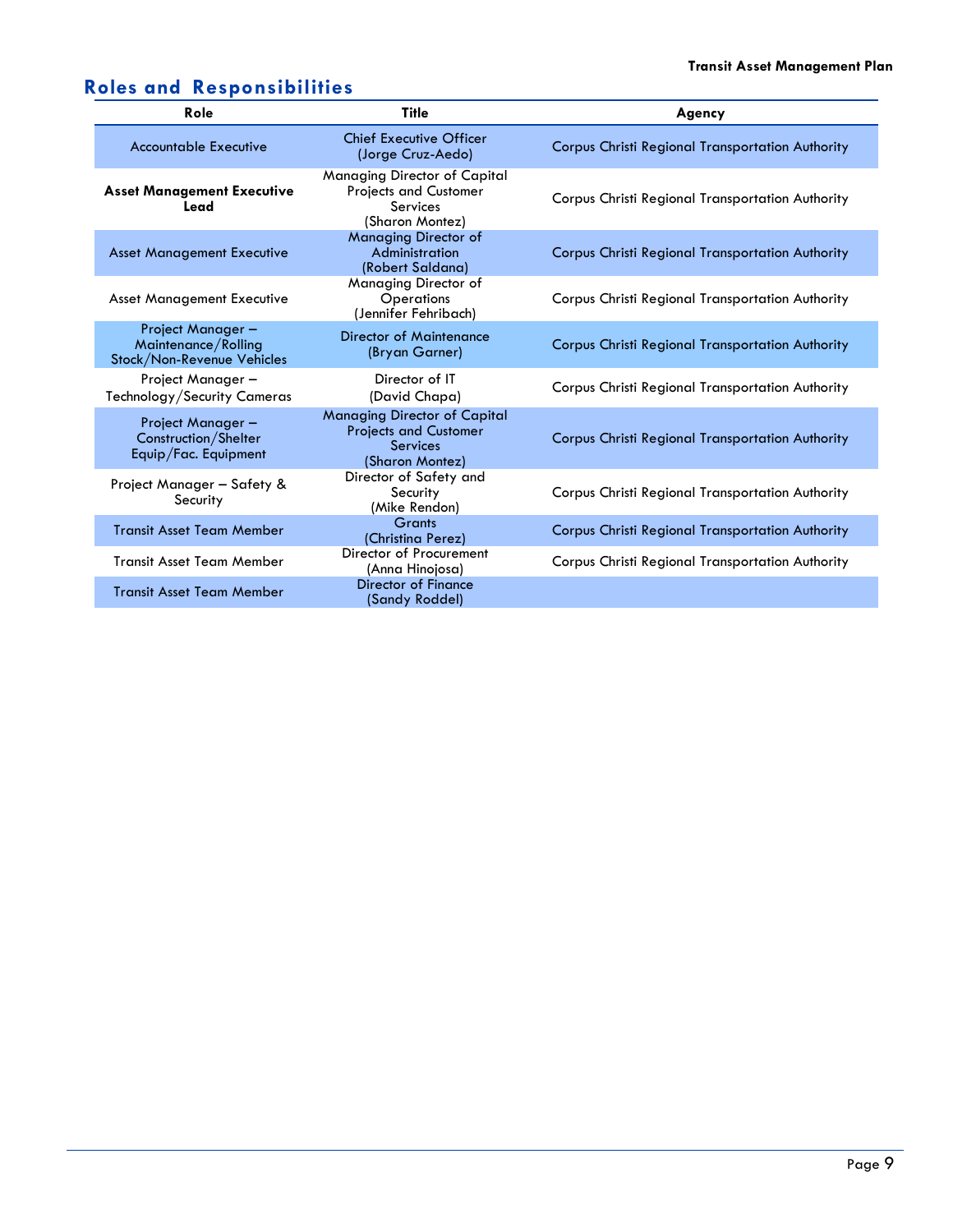## **CHAPTER 2 – ASSET PORTFOLIO**

Below please find the Asset Portfolio Summary for the Corpus Christi Regional Transportation Authority:

## <span id="page-9-0"></span>**Asset Portfolio Summary:**

| <b>Asset Category</b>        | <b>Total Number</b> | <b>Average Age</b> |
|------------------------------|---------------------|--------------------|
| <b>Facilities</b>            | 13                  | 10.5 years         |
| <b>Equipment/Non-Revenue</b> | 34                  | 3.5 years          |
| <b>Rolling Stock</b>         | 132                 | 7.5 years          |

## <span id="page-9-1"></span>**Asset Inventory Detail:**

| <b>(Base Year 2017)</b>               | <b>Term</b><br>Rating    | Completion<br>Year | Age            | <b>Useful</b><br>Life | <b>Useful</b><br>Life $%$ |
|---------------------------------------|--------------------------|--------------------|----------------|-----------------------|---------------------------|
| <b>Stations</b>                       |                          |                    |                |                       |                           |
| <b>Staples Street Station</b>         | $\overline{5}$           | 2016               | $\mathbf{1}$   | 15                    | 93.3%                     |
| <b>Robstown Station</b>               | $\overline{\mathbf{4}}$  | 2014               | $\overline{3}$ | 15                    | 80.0%                     |
| Southside Station                     | 3                        | 2003               | 14             | 40                    | 65.0%                     |
| Port/Ayers Station                    | 2.5                      | 1996               | 21             | 40                    | 52.0%                     |
| <b>Units</b>                          | $\boldsymbol{4}$         |                    | 9.75           | Avg Age               | 59%                       |
| Units $<$ 3                           | 1.00                     |                    |                |                       |                           |
| $% \leq 3$                            | 25.00%                   |                    |                |                       |                           |
| <b>Parking</b>                        |                          |                    |                |                       |                           |
| <b>Bus - Bear Lane</b>                | 2.5                      | 1986               | 31             | 20                    | $0\%$                     |
| Employees - Bear Lane                 | $\overline{\mathcal{A}}$ | 2015               | $\overline{2}$ | 20                    | 90.0%                     |
| <b>Staples Street Center Lot</b>      | 5                        | 2016               | $\mathbf{1}$   | 20                    | 95.0%                     |
| <b>Staples Street Center Off site</b> | 5                        | 2017               | $\mathbf 0$    | 15                    | 100%                      |
| <b>Units</b>                          | $\overline{\mathbf{4}}$  |                    | 8.5            | Avg Age               | 71.3%                     |
| Units $<$ 3                           | $\mathbf{1}$             |                    |                |                       |                           |
| % < 3                                 | 25.00%                   |                    |                |                       |                           |
| <b>Buildings</b>                      |                          |                    |                |                       |                           |
| Administration                        |                          | 2002               | 15             | 40                    | 62.5%                     |
| <b>Staples Street Center</b>          | 5                        | 2016               | $\mathbf{1}$   | 40                    | 97.5%                     |
|                                       |                          |                    | 8              | Avg Age               | 80%                       |
| <b>Maintenance</b>                    |                          |                    |                |                       |                           |
| <b>Operations Center</b>              | 3                        | 2002               | 15             | 40                    | 62.5%                     |
| Maintenance Shop                      | $\boldsymbol{4}$         | 2010               | $\overline{7}$ | 40                    | 82.5%                     |
| <b>Fuel Island</b>                    | 3                        | 1996               | 21             | 40                    | 47.5%                     |
| <b>Bus Wash</b>                       | 3                        | 1996               | 21             | 40                    | 47.5%                     |
| total units                           | 5                        |                    | 16             |                       | 60.0%                     |
|                                       |                          |                    |                |                       |                           |
| Units $<$ 3                           | 0                        |                    | 10.5625        | Avg Age               | 67.5%                     |
| % < 3                                 | $\mathbf 0$              |                    |                |                       |                           |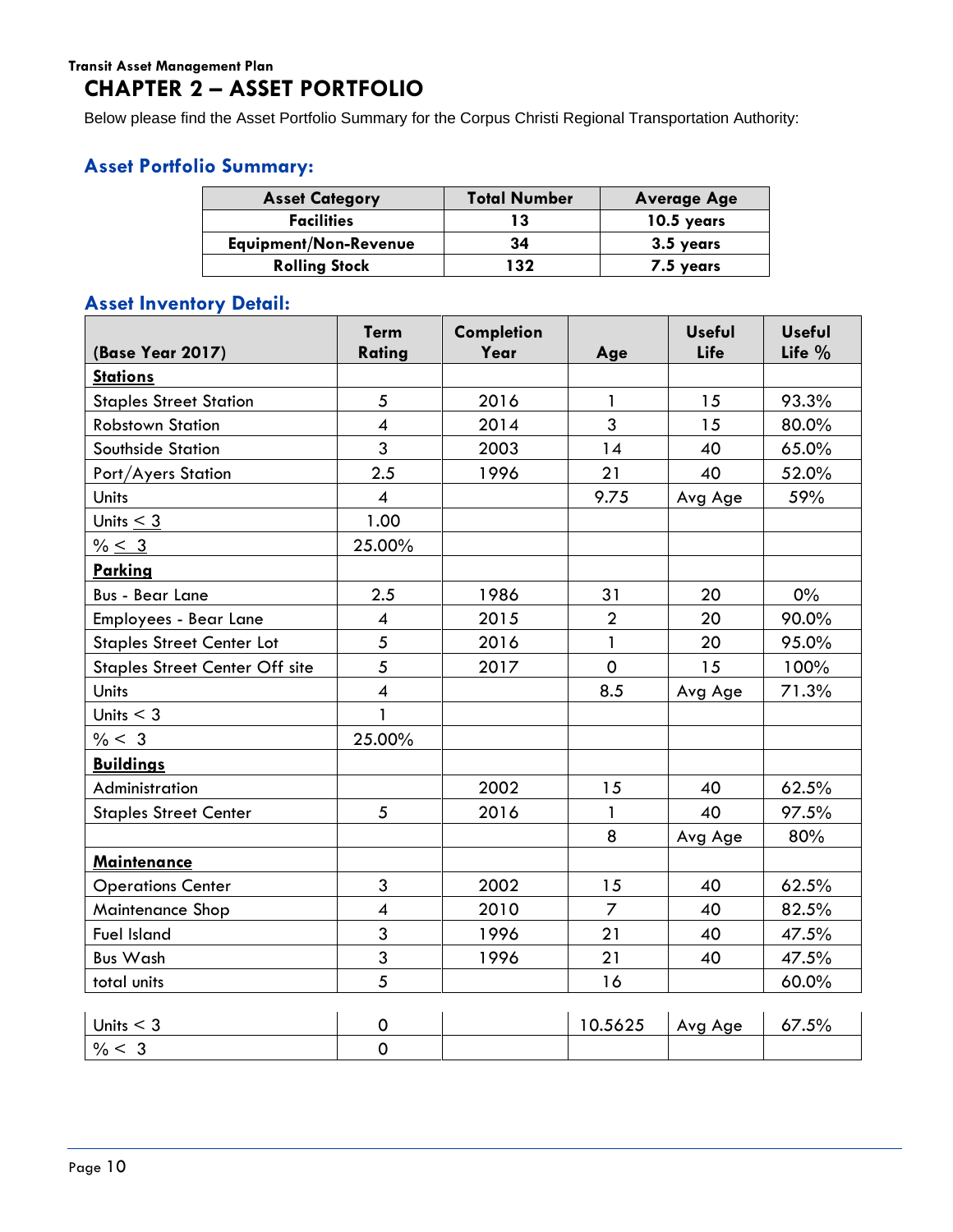## **Active Non-Revenue Vehicle Inventory Listing**

| <b>NON-REVENUE</b><br><b>VEHICLES</b><br><b>MAKE/MODEL</b> | <b>SIZE</b> | <b>VEHICLE</b> | <b>YEAR</b><br>Put in<br><b>Service</b> | <b>Eligible for</b><br><b>Disposition</b> | <b>FTA</b><br>Grant<br><b>Useful</b><br>Life | <b>FTA Useful</b><br>Life<br><b>Benchmark</b> | Age<br>2017        | Age<br>2018              |
|------------------------------------------------------------|-------------|----------------|-----------------------------------------|-------------------------------------------|----------------------------------------------|-----------------------------------------------|--------------------|--------------------------|
| <b>FORD EXPEDITION</b><br>XL                               | $3/4$ T     | Total<br>Units | 2017                                    | 2021                                      | 4                                            | 8                                             | $\mathbf 0$        | 1                        |
| <b>FORD F250 P/U</b>                                       | $3/4$ T     | 2932           | 2017                                    | 2021                                      | $\overline{\mathcal{A}}$                     | 8                                             | $\mathbf o$        | 1                        |
| <b>FORD F250 P/U</b>                                       | $3/4$ T     | 2933           | 2017                                    | 2021                                      | $\overline{\mathbf{4}}$                      | 8                                             | $\mathbf{o}$       | 1                        |
| <b>FORD F250 P/U</b>                                       | $3/4$ T     | 2934           | 2017                                    | 2021                                      | $\overline{\mathcal{A}}$                     | 8                                             | $\mathbf o$        | 1                        |
| <b>FORD F250 P/U</b>                                       | $3/4$ T     | 2935           | 2017                                    | 2021                                      | $\overline{\mathbf{4}}$                      | 8                                             | $\pmb{\mathsf{O}}$ | 1                        |
| <b>FORD F350 P/U</b>                                       | $3/4$ T     | 2936           | 2017                                    | 2021                                      | $\overline{\mathcal{A}}$                     | 8                                             | $\mathbf 0$        | 1                        |
| Ford Escape Hybrid                                         | 4-DR        | 3148           | 2009                                    | 2013                                      | $\overline{\mathcal{A}}$                     | 8                                             | 8                  | 9                        |
| Ford Escape Hybrid                                         | 4-DR        | 3149           | 2009                                    | 2013                                      | $\overline{\mathcal{A}}$                     | 8                                             | 8                  | 9                        |
| Ford Escape Hybrid                                         | 4-DR        | 3150           | 2009                                    | 2013                                      | $\overline{\mathcal{A}}$                     | 8                                             | 8                  | 9                        |
| Ford Escape Hybrid                                         | 4-DR        | 3152           | 2011                                    | 2015                                      | $\overline{4}$                               | 8                                             | 6                  | $\overline{\phantom{a}}$ |
| Ford Escape Hybrid                                         | 4-DR        | 3153           | 2011                                    | 2015                                      | $\overline{\mathcal{A}}$                     | 8                                             | 6                  | $\overline{\phantom{a}}$ |
| Ford Focus                                                 | 4-DR        | 3154           | 2012                                    | 2016                                      | 4                                            | 8                                             | 5                  | 6                        |
| Ford Focus                                                 | 4-DR        | 3155           | 2012                                    | 2016                                      | $\overline{\mathcal{A}}$                     | 8                                             | 5                  | 6                        |
| Ford Focus                                                 | 4-DR        | 3156           | 2012                                    | 2016                                      | $\overline{\mathcal{A}}$                     | 8                                             | 5                  | 6                        |
| <b>Ford Focus Electric</b>                                 | $5-DR$      | 3157           | 2016                                    | 2020                                      | $\overline{4}$                               | 8                                             | $\mathbf{1}$       | $\mathbf{2}$             |
| <b>Ford Focus Electric</b>                                 | $5-DR$      | 3158           | 2016                                    | 2020                                      | $\overline{\mathcal{A}}$                     | 8                                             | 1                  | $\mathbf{2}$             |
| <b>Ford Focus Electric</b>                                 | $5-DR$      | 3159           | 2016                                    | 2020                                      | $\overline{\mathcal{A}}$                     | 8                                             | $\mathbf{1}$       | $\mathbf 2$              |
| <b>Ford Focus Electric</b>                                 | $5-DR$      | 3160           | 2016                                    | 2020                                      | $\overline{\mathcal{A}}$                     | 8                                             | 1                  | $\mathbf 2$              |
| <b>Ford Focus Electric</b>                                 | $5-DR$      | 3161           | 2016                                    | 2020                                      | $\overline{\mathcal{A}}$                     | 8                                             | $\mathbf{1}$       | $\mathbf 2$              |
| <b>Ford Focus Electric</b>                                 | $5-DR$      | 3162           | 2016                                    | 2020                                      | $\overline{\mathcal{A}}$                     | 8                                             | 1                  | $\mathbf 2$              |
| <b>Ford Focus Electric</b>                                 | $5-DR$      | 3163           | 2016                                    | 2020                                      | $\overline{\mathcal{A}}$                     | 8                                             | 1                  | $\mathbf 2$              |
| Ford Focus Electric                                        | $5-DR$      | 3164           | 2016                                    | 2020                                      | $\overline{\mathbf{4}}$                      | 8                                             | $\mathbf{1}$       | $\mathbf 2$              |
| <b>Ford Focus Electric</b>                                 | $5-DR$      | 3165           | 2016                                    | 2020                                      | $\overline{4}$                               | 8                                             | 1                  | $\mathbf 2$              |
| <b>Ford Focus Electric</b>                                 | $5-DR$      | 3166           | 2016                                    | 2020                                      | $\overline{\mathbf{4}}$                      | 8                                             | $\mathbf{1}$       | $\mathbf 2$              |
| <b>Ford Focus Electric</b>                                 | $5-DR$      | 3167           | 2016                                    | 2020                                      | 4                                            | 8                                             | $\mathbf{1}$       | $\mathbf 2$              |
| Ford Focus Electric                                        | $5-DR$      | 3168           | 2016                                    | 2020                                      | $\overline{\mathbf{4}}$                      | 8                                             | $\mathbf{1}$       | $\bf 2$                  |
| Ford Focus Electric                                        | $5-DR$      | 3169           | 2016                                    | 2020                                      | 4                                            | 8                                             | 1                  | $\mathbf 2$              |
| VPG Van                                                    |             | 6001           | 2012                                    | 2016                                      | $\overline{\mathcal{A}}$                     | 8                                             | 5                  | 6                        |
| VPG Van                                                    |             | 6002           | 2012                                    | 2016                                      | $\overline{\mathcal{A}}$                     | 8                                             | 5                  | 6                        |
| VPG Van                                                    |             | 6003           | 2012                                    | 2016                                      | $\overline{\mathbf{4}}$                      | 8                                             | 5                  | 6                        |
| VPG Van                                                    |             | 6004           | 2012                                    | 2016                                      | $\overline{\mathcal{A}}$                     | 8                                             | 5                  | 6                        |
| VPG Van                                                    |             | 6005           | 2012                                    | 2016                                      | $\overline{\mathbf{4}}$                      | 8                                             | 5                  | 6                        |
| VPG Van                                                    |             | 6006           | 2012                                    | 2016                                      | $\overline{\mathcal{A}}$                     | 8                                             | 5                  | 6                        |
| VPG Van                                                    |             | 6007           | 2012                                    | 2016                                      | $\overline{\mathbf{4}}$                      | 8                                             | 5                  | 6                        |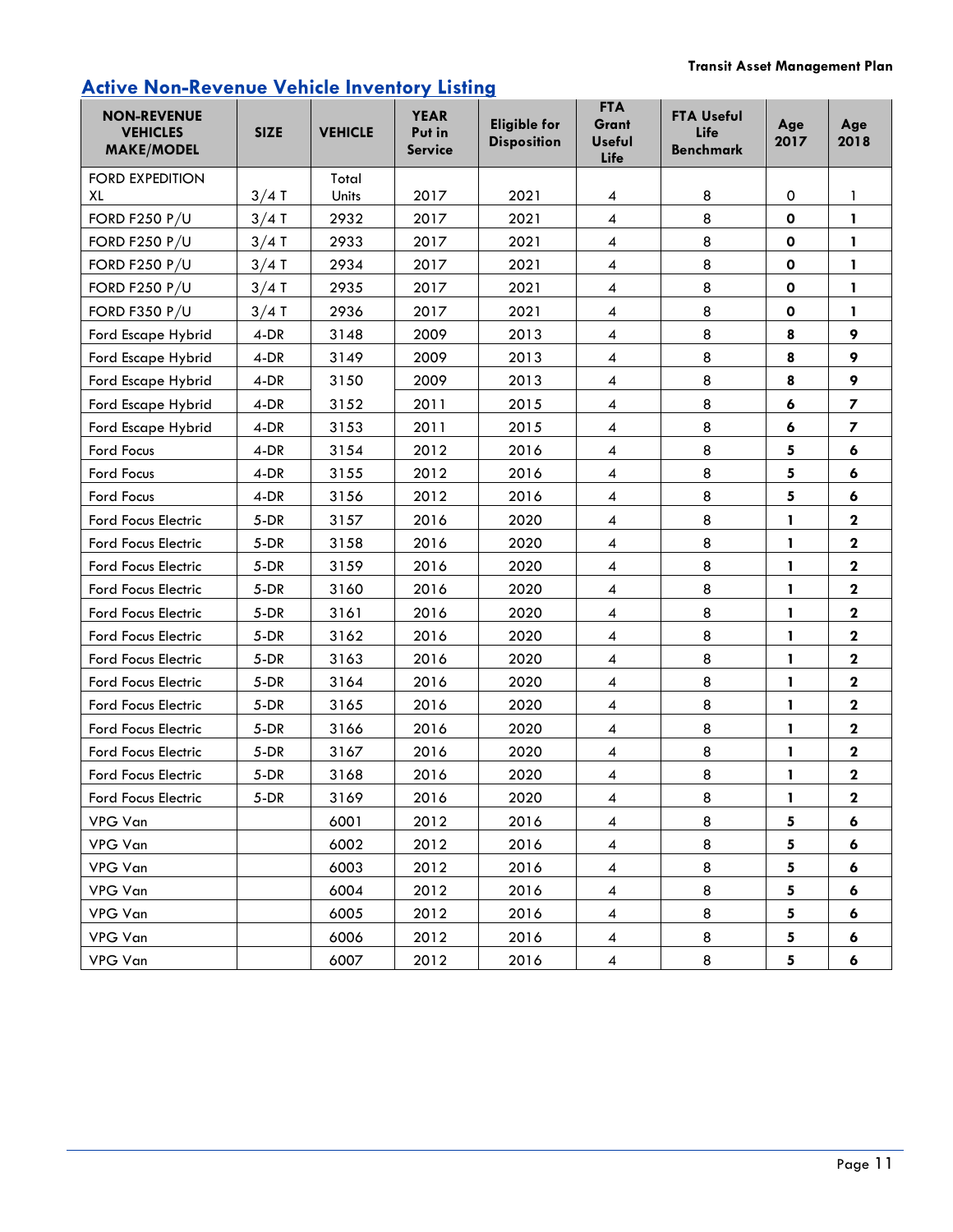## **Transit Asset Management Plan Active Rolling Stock Vehicle Inventory Listing**

| <b>MAKE/MODEL</b>     | <b>SIZE</b> | <b>VEHICLE</b> | <b>Count on</b><br>Jan. 1,<br>2018 | <b>YEAR</b><br>Put in<br><b>Service</b> | <b>Eligible for</b><br><b>Disposition</b> | <b>FTA Useful</b><br>Life<br><b>Benchmark</b> | Age<br>2017    | Age<br>2018      |
|-----------------------|-------------|----------------|------------------------------------|-----------------------------------------|-------------------------------------------|-----------------------------------------------|----------------|------------------|
| <b>Gillig Trolley</b> | 35'         | 97             | 1                                  | 2008                                    | 2020                                      | 14                                            | 10             | 11               |
| <b>Gillig Trolley</b> | 35'         | 98             | $\mathbf 1$                        | 2008                                    | 2020                                      | 14                                            | 10             | 11               |
| <b>Gillig Trolley</b> | 35'         | 99             | $\mathbf 1$                        | 2008                                    | 2020                                      | 14                                            | 10             | 11               |
| <b>Gillig Trolley</b> | 35'         | 100            | $\mathbf 1$                        | 2008                                    | 2020                                      | 14                                            | 10             | 11               |
| <b>Gillig Trolley</b> | 35'         | 101            | $\mathbf 1$                        | 2008                                    | 2020                                      | 14                                            | 10             | 11               |
| <b>Gillig Trolley</b> | 35'         | 102            | $\mathbf 1$                        | 2009                                    | 2021                                      | 13                                            | 8              | $\boldsymbol{9}$ |
| <b>Gillig Trolley</b> | 35'         | 103            | $\mathbf 1$                        | 2009                                    | 2021                                      | 13                                            | 8              | 9                |
| <b>GILLIG</b>         | 35'         | 642            | $\mathbf{1}$                       | 2009                                    | 2021                                      | 14                                            | 8              | 9                |
| <b>GILLIG</b>         | 35'         | 643            | $\mathbf 1$                        | 2009                                    | 2021                                      | 14                                            | 8              | 9                |
| <b>GILLIG</b>         | 35'         | 645            | 1                                  | 2009                                    | 2021                                      | 14                                            | 8              | $\boldsymbol{9}$ |
| <b>GILLIG</b>         | 35'         | 646            | $\mathbf 1$                        | 2009                                    | 2021                                      | 14                                            | 8              | 9                |
| <b>GILLIG</b>         | 35'         | 647            | $\mathbf{1}$                       | 2009                                    | 2021                                      | 14                                            | 8              | $\boldsymbol{9}$ |
| <b>GILLIG</b>         | 35'         | 648            | $\mathbf{1}$                       | 2009                                    | 2021                                      | 14                                            | 8              | $\boldsymbol{9}$ |
| <b>GILLIG</b>         | 35'         | 650            | $\mathbf 1$                        | 2009                                    | 2021                                      | 14                                            | $\, 8$         | $\boldsymbol{9}$ |
| <b>GILLIG</b>         | 35'         | 651            | $\mathbf 1$                        | 2010                                    | 2022                                      | 14                                            | $\overline{7}$ | $\bf 8$          |
| <b>GILLIG</b>         | 35'         | 652            | $\mathbf{1}$                       | 2010                                    | 2022                                      | 14                                            | $\overline{7}$ | 8                |
| <b>GILLIG</b>         | 35'         | 653            | 1                                  | 2010                                    | 2022                                      | 14                                            | $\overline{7}$ | $\bf 8$          |
| <b>GILLIG BUS</b>     | 40          | 715            | $\mathbf 1$                        | 2009                                    | 2021                                      | 14                                            | $\, 8$         | 9                |
| <b>GILLIG BUS</b>     | 40'         | 716            | 1                                  | 2009                                    | 2021                                      | 14                                            | 8              | 9                |
| <b>GILLIG BUS</b>     | 40'         | 717            | $\mathbf 1$                        | 2009                                    | 2021                                      | 14                                            | $\, 8$         | 9                |
| <b>GILLIG BUS</b>     | 40'         | 718            | 1                                  | 2009                                    | 2021                                      | 14                                            | 8              | 9                |
| <b>GILLIG BUS</b>     | 40'         | 719            | $\mathbf 1$                        | 2009                                    | 2021                                      | 14                                            | 8              | 9                |
| <b>GILLIG BUS</b>     | 40'         | 720            | 1                                  | 2009                                    | 2021                                      | 14                                            | 8              | 9                |
| GILLIG/Low            |             |                |                                    |                                         |                                           |                                               |                |                  |
| Floor                 | 35'         | 901            | 1                                  | 2012                                    | 2024                                      | 14                                            | 5              | 6                |
| GILLIG/Low<br>Floor   | 35'         | 902            | 1                                  | 2012                                    | 2024                                      | 14                                            | 5              | 6                |
| <b>GILLIG/Low</b>     |             |                |                                    |                                         |                                           |                                               |                |                  |
| Floor                 | 35'         | 903            | 1                                  | 2012                                    | 2024                                      | 14                                            | 5              | 6                |
| GILLIG/Low            |             |                |                                    |                                         |                                           |                                               |                |                  |
| Floor<br>GILLIG/Low   | 35'         | 904            | $\mathbf 1$                        | 2012                                    | 2024                                      | 14                                            | 5              | 6                |
| Floor                 | 35'         | 905            | $\mathbf 1$                        | 2012                                    | 2024                                      | 14                                            | 5              | 6                |
| GILLIG/Low            |             |                |                                    |                                         |                                           |                                               |                |                  |
| Floor                 | 35'         | 906            |                                    | 2015                                    | 2027                                      | 14                                            | $\overline{2}$ | 3                |
| GILLIG/Low<br>Floor   | 35'         | 907            |                                    | 2015                                    | 2027                                      | 14                                            | $\overline{2}$ | 3                |
| GILLIG/Low            |             |                |                                    |                                         |                                           |                                               |                |                  |
| Floor                 | 35'         | 908            |                                    | 2015                                    | 2027                                      | 14                                            | $\overline{2}$ | 3                |
| GILLIG/Low            |             |                |                                    |                                         |                                           |                                               |                |                  |
| Floor<br>GILLIG/Low   | 35'         | 909            |                                    | 2015                                    | 2027                                      | 14                                            | $\overline{2}$ | 3                |
| Floor                 | 35'         | 910            |                                    | 2015                                    | 2027                                      | 14                                            | $\overline{2}$ | 3                |
| GILLIG/Low            |             |                |                                    |                                         |                                           |                                               |                |                  |
| Floor                 | 35'         | 911            |                                    | 2015                                    | 2027                                      | 14                                            | $\overline{2}$ | 3                |
| GILLIG/Low<br>Floor   | 35'         | 912            |                                    | 2015                                    | 2027                                      | 14                                            | $\overline{2}$ | 3                |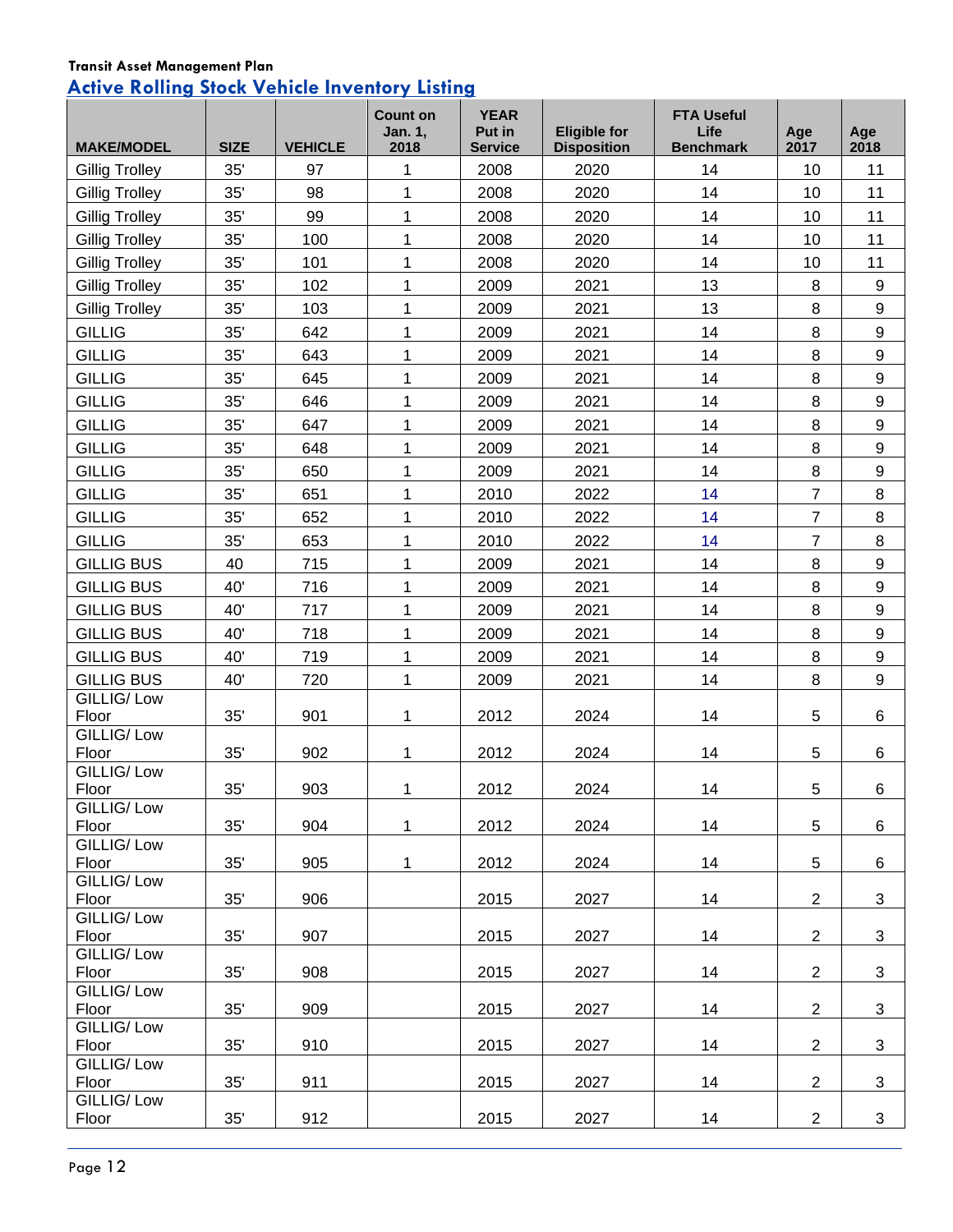| GILLIG/Low<br>Floor   | 35' | 913  | 2015 | 2027 | 14 | $\overline{2}$ | 3            |
|-----------------------|-----|------|------|------|----|----------------|--------------|
| GILLIG/Low            |     |      |      |      |    |                |              |
| Floor                 | 35' | 914  | 2015 | 2027 | 14 | $\overline{2}$ | 3            |
| GILLIG/Low            |     |      |      |      |    |                |              |
| Floor                 | 35' | 915  | 2015 | 2027 | 14 | $\overline{2}$ | 3            |
| GILLIG/Low            |     |      |      |      |    |                |              |
| Floor                 | 35' | 916  | 2017 | 2029 | 14 | 0              | $\mathbf{1}$ |
| GILLIG/Low            |     |      |      |      |    |                |              |
| Floor                 | 35' | 917  | 2017 | 2029 | 14 | $\mathbf 0$    | $\mathbf{1}$ |
| GILLIG/Low            |     |      |      |      |    |                |              |
| Floor                 | 35' | 918  | 2017 | 2029 | 14 | 0              | $\mathbf{1}$ |
| <b>GILLIG/Low</b>     |     |      |      |      |    |                |              |
| Floor                 | 35' | 919  | 2017 | 2029 | 14 | 0              | $\mathbf{1}$ |
| GILLIG/Low            |     |      |      |      |    |                |              |
| Floor                 | 35' | 920  | 2017 | 2029 | 14 | $\mathbf 0$    | $\mathbf{1}$ |
| GILLIG/Low            |     |      |      |      |    |                |              |
| Floor Placed in       |     |      |      |      |    |                |              |
| service               |     |      |      |      |    |                |              |
| 3/7/2018              | 35' | 921  | 2017 | 2029 | 14 | 0              | $\mathbf{1}$ |
| GILLIG/Low            |     |      |      |      |    |                |              |
| Floor - Not in        |     |      |      |      |    |                |              |
| Service               | 35' | 922  | 2017 | 2029 | 14 | 0              | 1            |
| GILLIG/Low            |     |      |      |      |    |                |              |
| Floor - Not in        |     |      |      |      |    |                |              |
| Service<br>GILLIG/Low | 35' | 923  | 2017 | 2029 | 14 | $\mathsf 0$    | 1            |
| Floor - Not in        |     |      |      |      |    |                |              |
| Service               | 35' | 924  | 2017 | 2029 | 14 | $\pmb{0}$      | $\mathbf 1$  |
| GILLIG/Low            |     |      |      |      |    |                |              |
| Floor - Not in        |     |      |      |      |    |                |              |
| Service               | 35' | 925  | 2017 | 2029 | 14 | 0              | 1            |
| GILLIG/Low            |     |      |      |      |    |                |              |
| Floor - Not in        |     |      |      |      |    |                |              |
| Service               | 35' | 926  | 2017 | 2029 | 14 | 0              | $\mathbf{1}$ |
|                       |     |      |      |      |    |                |              |
| <b>GILLIG BUS</b>     | 40' | 721  | 2010 | 2022 | 14 | $\overline{7}$ | 8            |
|                       |     |      |      |      |    |                |              |
| <b>GILLIG BUS</b>     | 40' | 722  | 2010 | 2022 | 14 | $\overline{7}$ | 8            |
| GILLIG/Low<br>Floor   | 40  | 1001 |      | 2024 | 14 | 5              | $\,6\,$      |
| GILLIG/Low            |     |      | 2012 |      |    |                |              |
| Floor                 | 40  | 1002 | 2012 | 2024 | 14 | 5              | $\,6$        |
| GILLIG/Low            |     |      |      |      |    |                |              |
| Floor                 | 40  | 1003 | 2012 | 2024 | 14 | 5              | $\,6\,$      |
| GILLIG/Low            |     |      |      |      |    |                |              |
| Floor                 | 40  | 1004 | 2012 | 2024 | 14 | 5              | $\,6\,$      |
| GILLIG/Low            |     |      |      |      |    |                |              |
| Floor                 | 40  | 1005 | 2012 | 2024 | 14 | 5              | 6            |
| GILLIG/Low            |     |      |      |      |    |                |              |
| Floor                 | 40  | 1006 | 2015 | 2027 | 14 | $\overline{2}$ | 3            |
| GILLIG/Low            |     |      |      |      |    |                |              |
| Floor                 | 40  | 1007 | 2015 | 2027 | 14 | $\overline{2}$ | 3            |
| GILLIG/Low            |     |      |      |      |    |                |              |
| Floor                 | 40  | 1008 | 2015 | 2027 | 14 | $\overline{2}$ | 3            |
| GILLIG/Low            |     |      |      |      |    |                |              |
| Floor                 | 40  | 1009 | 2015 | 2027 | 14 | $\overline{2}$ | 3            |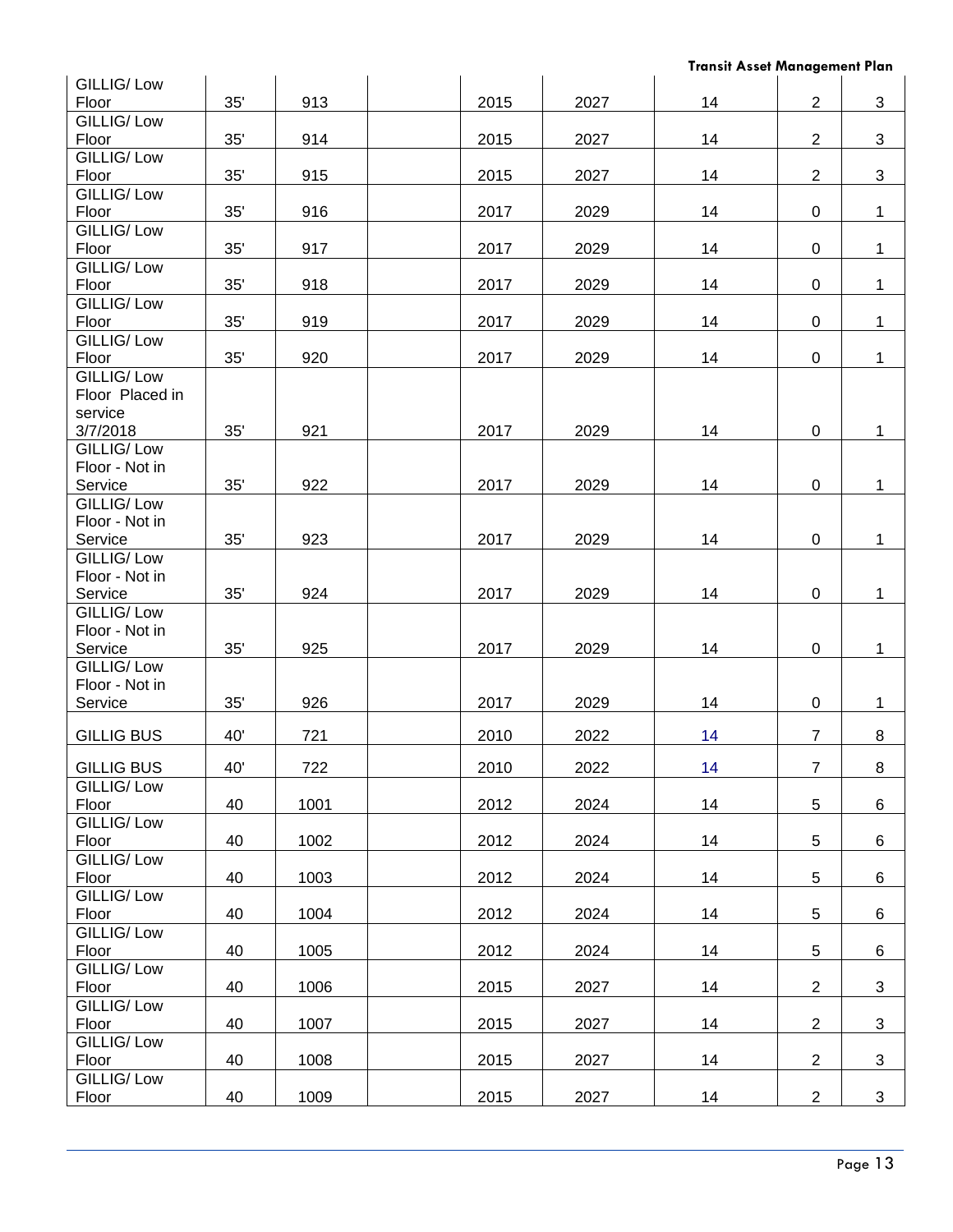| GILLIG/Low          |     |      |      |      |    |                         |   |
|---------------------|-----|------|------|------|----|-------------------------|---|
| Floor               | 40  | 1010 | 2015 | 2027 | 14 | $\overline{2}$          | 3 |
| GILLIG/Low<br>Floor | 40  | 1011 | 2015 | 2027 | 14 | $\overline{2}$          | 3 |
| GILLIG/Low          |     |      |      |      |    |                         |   |
| Floor               | 40  | 1012 | 2015 | 2027 | 14 | $\overline{2}$          | 3 |
| GILLIG/Low          |     |      |      |      |    |                         |   |
| Floor               | 40  | 1013 | 2015 | 2027 | 14 | $\overline{2}$          | 3 |
| GILLIG/Low          |     |      |      |      |    |                         |   |
| Floor<br>GILLIG/Low | 40  | 1014 | 2015 | 2027 | 14 | $\overline{2}$          | 3 |
| Floor               | 40  | 1015 | 2015 | 2027 | 14 | $\overline{2}$          | 3 |
| GILLIG/Low          |     |      |      |      |    |                         |   |
| Floor               | 40  | 1016 | 2015 | 2027 | 14 | $\overline{2}$          | 3 |
| GILLIG/Low          |     |      |      |      |    |                         |   |
| Floor<br>GILLIG/Low | 40  | 1017 | 2015 | 2027 | 14 | $\overline{2}$          | 3 |
| Floor               | 40  | 1018 | 2015 | 2027 | 14 | $\overline{2}$          | 3 |
| GILLIG/Low          |     |      |      |      |    |                         |   |
| Floor               | 40  | 1019 | 2015 | 2027 | 14 | $\overline{2}$          | 3 |
| GILLIG/Low          |     |      |      |      |    |                         |   |
| Floor               | 40  | 1020 | 2015 | 2027 | 14 | $\overline{2}$          | 3 |
| GILLIG/Low<br>Floor | 40  | 1021 | 2015 | 2027 | 14 | $\overline{2}$          | 3 |
| GILLIG/Low          |     |      |      |      |    |                         |   |
| Floor               | 40  | 1022 | 2015 | 2027 | 14 | $\overline{2}$          | 3 |
| GILLIG/Low          |     |      |      |      |    |                         |   |
| Floor               | 40  | 1023 | 2015 | 2027 | 14 | $\overline{2}$          | 3 |
| GILLIG/Low          |     |      |      |      | 14 | $\overline{2}$          | 3 |
| Floor               | 40  | 1024 | 2015 | 2027 |    |                         |   |
| ARBOC/SOM           | 26' | 2001 | 2013 | 2020 | 10 | $\overline{4}$          | 5 |
| ARBOC/SOM           | 26' | 2002 | 2013 | 2020 | 10 | $\overline{4}$          | 5 |
| ARBOC/SOM           | 26' | 2003 | 2013 | 2020 | 10 | $\overline{4}$          | 5 |
| ARBOC/SOM           |     |      | 2013 | 2020 |    |                         |   |
|                     | 26' | 2004 |      |      | 10 | $\overline{4}$          | 5 |
| ARBOC/SOM           | 26' | 2005 | 2013 | 2020 | 10 | $\overline{4}$          | 5 |
| ARBOC/SOM           | 26' | 2006 | 2013 | 2020 | 10 | $\overline{4}$          | 5 |
| ARBOC/SOM           | 26' | 2007 | 2013 | 2020 | 10 | 4                       | 5 |
| ARBOC/SOM           | 26' | 2008 | 2013 | 2020 | 10 | $\overline{\mathbf{4}}$ | 5 |
| ARBOC/SOM           | 26' | 2009 | 2013 | 2020 | 10 | $\overline{\mathbf{4}}$ | 5 |
|                     | 26' |      |      |      | 10 | 4                       | 5 |
| ARBOC/SOM           |     | 2010 | 2013 | 2020 |    |                         |   |
| ARBOC/SOM           | 26' | 2011 | 2013 | 2020 | 10 | $\overline{\mathbf{4}}$ | 5 |
| ARBOC/SOM           | 26' | 2012 | 2013 | 2020 | 10 | $\overline{\mathbf{4}}$ | 5 |
| ARBOC/SOM           | 26' | 2013 | 2013 | 2020 | 10 | $\overline{\mathbf{4}}$ | 5 |
| ARBOC/SOM           | 26' | 2014 | 2013 | 2020 | 10 | 4                       | 5 |
| ARBOC/SOM           | 26' | 2015 | 2013 | 2020 | 10 | $\overline{\mathbf{4}}$ | 5 |
| ARBOC/SOM           | 26' | 2016 | 2013 | 2020 | 10 | $\overline{\mathbf{4}}$ | 5 |
| ARBOC/SOM           | 26' | 2017 | 2013 | 2020 | 10 | $\overline{\mathbf{4}}$ | 5 |
| ARBOC/SOM           | 26' | 2018 | 2013 | 2020 | 10 | 4                       | 5 |
| ARBOC/SOM           | 26' | 2019 | 2013 | 2020 | 10 | $\overline{\mathbf{4}}$ | 5 |
| ARBOC/SOM           | 26' | 2020 | 2013 | 2020 | 10 | $\overline{4}$          | 5 |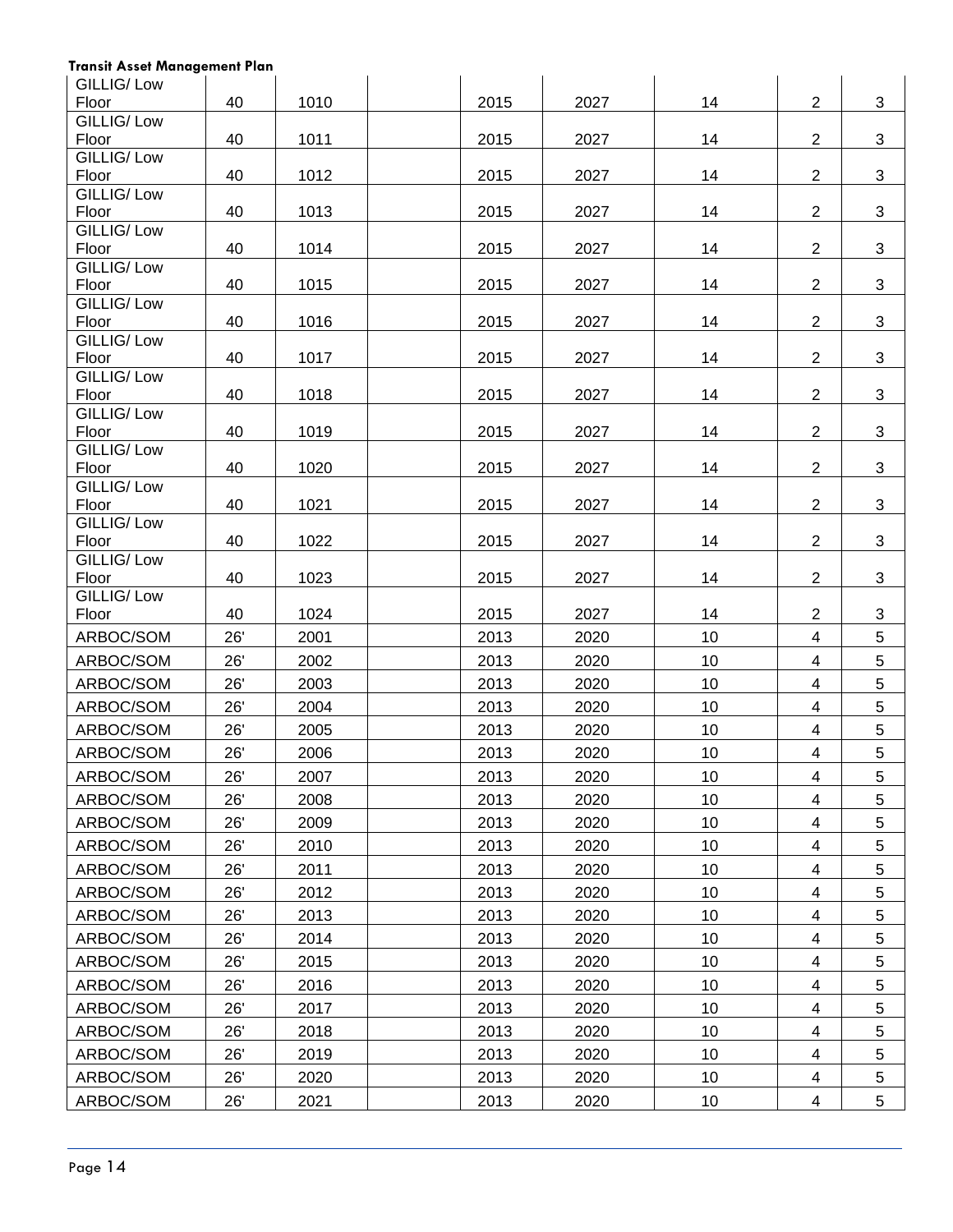| ARBOC/SOM                              | 26' | 2022 | 2013 | 2020 | 10 | 4              | 5                       |
|----------------------------------------|-----|------|------|------|----|----------------|-------------------------|
| ARBOC/SOM                              | 26' | 2023 | 2013 | 2020 | 10 | 4              | $\mathbf 5$             |
| ARBOC/SOM                              | 26' | 2024 | 2014 | 2021 | 10 | 3              | $\overline{4}$          |
| ARBOC/SOM                              | 26' | 2025 | 2014 | 2021 | 10 | 3              | $\overline{4}$          |
| ARBOC/SOM                              | 26' | 2026 | 2014 | 2021 | 10 | 3              | $\overline{4}$          |
| ARBOC/SOM                              | 26' | 2027 | 2014 | 2021 | 10 | 3              | $\overline{4}$          |
| ARBOC/SOM                              | 26' | 2028 | 2014 | 2021 | 10 | 3              | $\overline{4}$          |
| ARBOC/SOM                              | 26' | 2029 | 2014 | 2021 | 10 | 3              | $\overline{4}$          |
| ARBOC/SOM                              | 26' | 2030 | 2014 | 2021 | 10 | 3              | $\overline{4}$          |
| ARBOC/SOM                              | 26' | 2031 | 2014 | 2021 | 10 | 3              | $\overline{4}$          |
| ARBOC/SOM                              | 26' | 2032 | 2014 | 2021 | 10 | $\sqrt{3}$     | $\overline{4}$          |
| ARBOC/SOM                              | 26' | 2033 | 2014 | 2021 | 10 | 3              | $\overline{4}$          |
| ARBOC/SOM                              | 26' | 2034 | 2014 | 2021 | 10 | 3              | $\overline{4}$          |
| ARBOC/SOM                              | 26' | 2035 | 2014 | 2021 | 10 | 3              | $\overline{4}$          |
| ARBOC/SOM                              | 26' | 2036 | 2014 | 2021 | 10 | 3              | $\overline{4}$          |
| ARBOC/SOM                              | 26' | 2037 | 2014 | 2021 | 10 | 3              | $\overline{4}$          |
| ARBOC/SOM                              | 26' | 2038 | 2014 | 2021 | 10 | 3              | $\overline{4}$          |
| ARBOC/SOM                              | 26' | 2039 | 2014 | 2021 | 10 | 3              | $\overline{4}$          |
| ARBOC/SOM                              | 26' | 2040 | 2014 | 2021 | 10 | 3              | $\overline{\mathbf{4}}$ |
| ARBOC/SOM                              | 26' | 2041 | 2014 | 2021 | 10 | 3              | $\overline{4}$          |
| ARBOC/SOM                              | 26' | 3008 | 2014 | 2021 | 10 | 3              | $\overline{4}$          |
| ARBOC/SOM                              | 26' | 3009 | 2015 | 2022 | 10 | $\overline{2}$ | $\mathfrak{B}$          |
| ARBOC/SOM                              | 26' | 3010 | 2015 | 2022 | 10 | $\overline{2}$ | $\overline{3}$          |
| ARBOC/SOM                              | 26' | 3011 | 2015 | 2022 | 10 | $\overline{2}$ | 3                       |
| ARBOC/SOM                              | 26' | 3012 | 2015 | 2022 | 10 | $\overline{2}$ | 3                       |
| ARBOC/SOM-<br>Spirit of<br>Mobility 26 | 26' | 3013 | 2017 | 2022 | 10 | $\pmb{0}$      | 1                       |
| ARBOC/SOM-                             |     |      |      |      |    |                |                         |
| Spirit of<br>Mobility 26               | 26' | 3014 | 2017 | 2022 | 10 | $\pmb{0}$      | 1                       |
| ARBOC/SOM-                             |     |      |      |      |    |                |                         |
| Spirit of<br>Mobility 26               | 26' | 3015 | 2017 | 2022 | 10 | $\pmb{0}$      | $\mathbf{1}$            |
| ARBOC/SOM-                             |     |      |      |      |    |                |                         |
| Spirit of                              |     |      |      |      |    |                |                         |
| Mobility 26                            | 26' | 3016 | 2017 | 2022 | 10 | $\pmb{0}$      | 1                       |
| ARBOC/SOM-<br>Spirit of                |     |      |      |      |    |                |                         |
| Mobility 26                            | 26' | 3017 | 2017 | 2022 | 10 | $\pmb{0}$      | 1                       |
| ARBOC/SOM-                             |     |      |      |      |    |                |                         |
| Spirit of                              |     |      |      |      |    |                |                         |
| Mobility 26<br>ARBOC/SOM-              | 26' | 3018 | 2017 | 2022 | 10 | $\pmb{0}$      | 1                       |
| Spirit of                              |     |      |      |      |    |                |                         |
| Mobility 26                            | 26' | 3019 | 2017 | 2022 | 10 | $\pmb{0}$      | 1                       |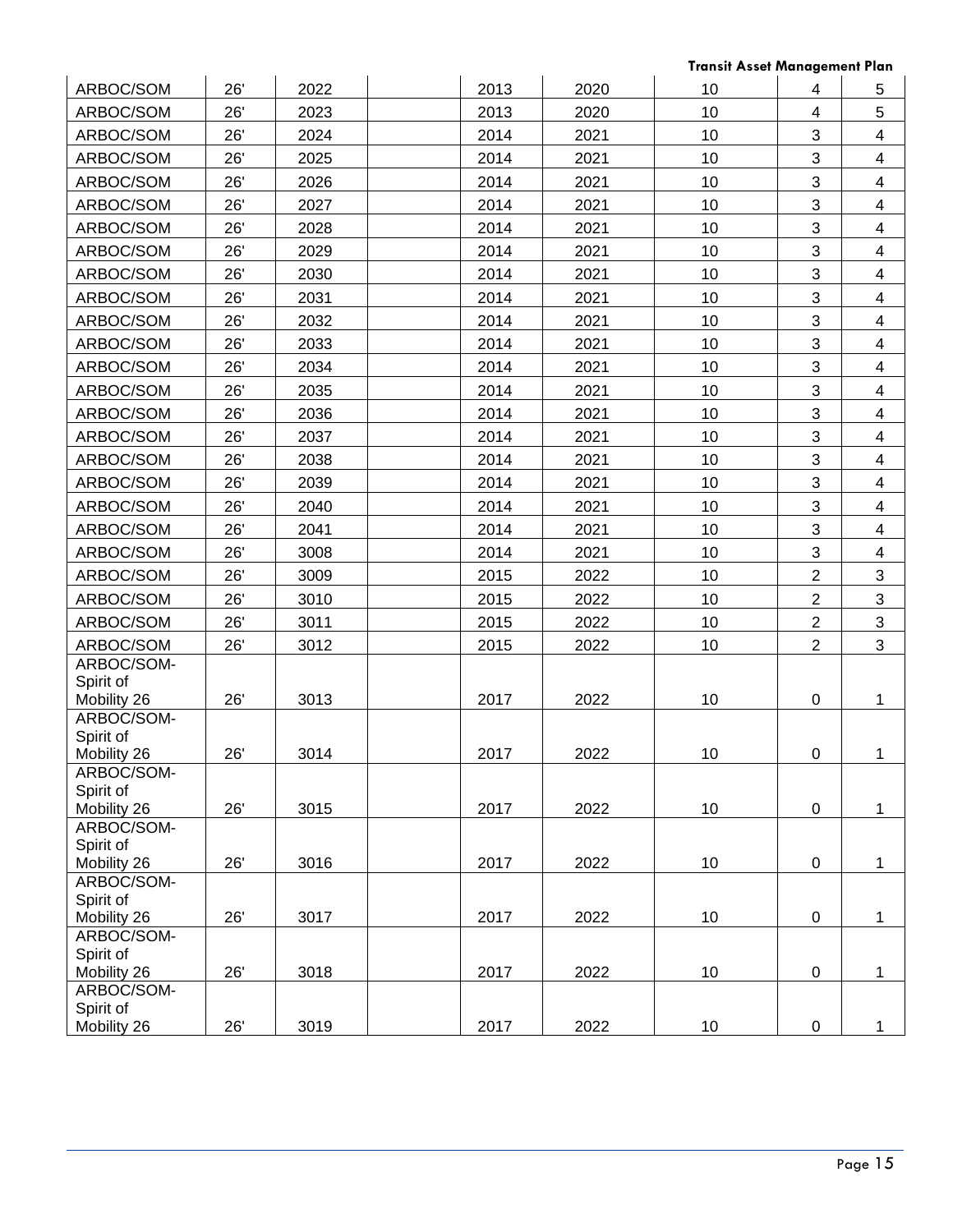## **Rolling Stock**

<span id="page-15-0"></span>

| <b>Vehicle Class</b> | <b>ULB</b><br>(Years) | # of Units<br>(12/31/17) | Number of<br><b>Units Beyond</b><br><b>ULB in 2017</b> | Number of<br><b>Units Beyond</b><br><b>ULB in 2018</b> | <b>FY2017 Baseline</b><br>Target % at or<br><b>ULB</b> |
|----------------------|-----------------------|--------------------------|--------------------------------------------------------|--------------------------------------------------------|--------------------------------------------------------|
| Bus/Trolleys         | 14/13                 | 75                       |                                                        |                                                        | $0.00\%$                                               |
| Cutaways             |                       | 57                       |                                                        |                                                        | $0.00\%$                                               |
| Total                |                       | 132                      |                                                        |                                                        | $0.00\%$                                               |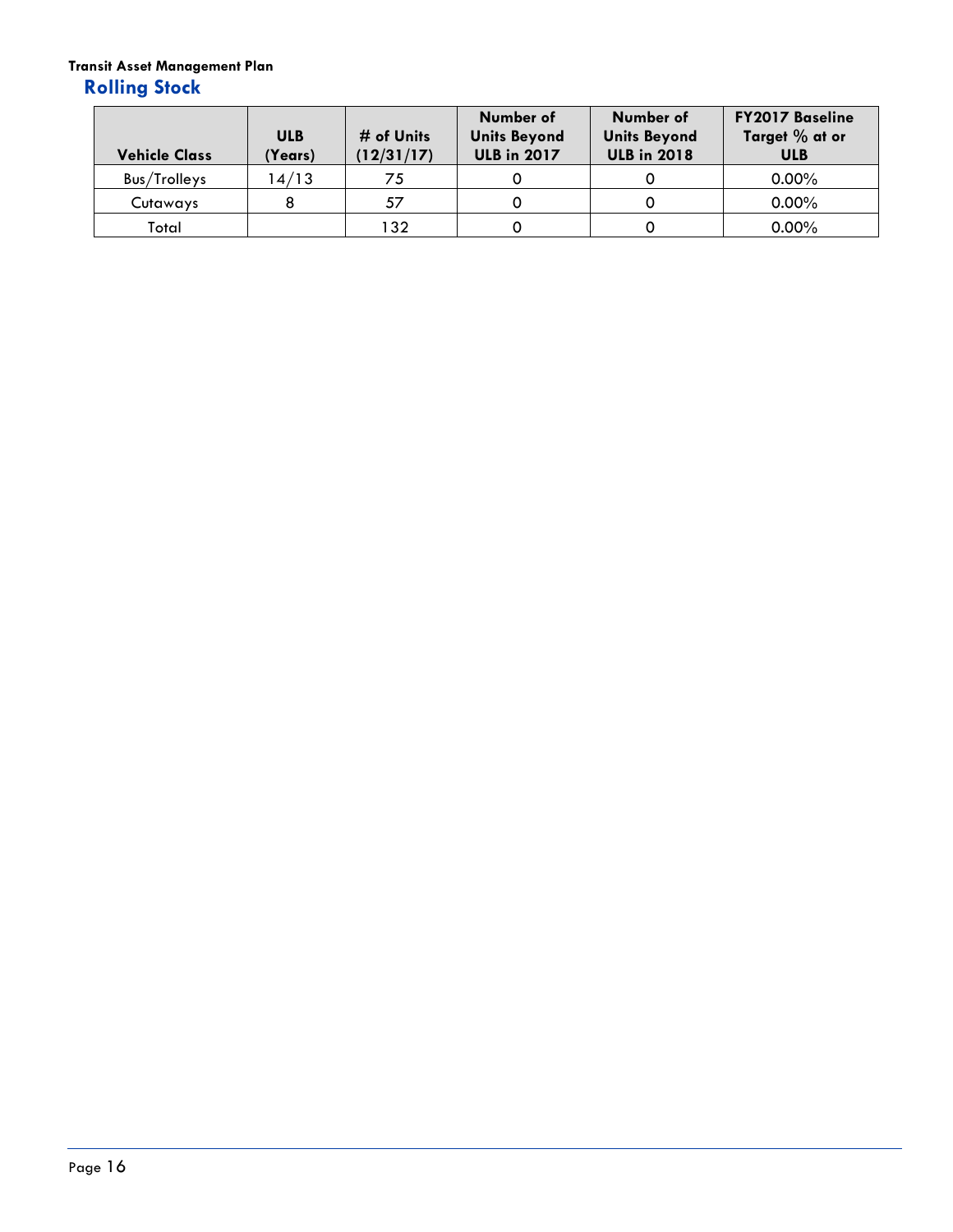## **CHAPTER 3 – CONDITION ASSESSMENT**

#### **Performance Measures for Capital Assets**

Non-revenue service vehicles: the performance measure for non-revenue, support service and maintenance vehicles is the percentage of vehicles that have met or exceeded their useful life benchmark.

Rolling stock: The performance measure for rolling stock is the percentage of revenue vehicles within a particular asset class that have either met or exceeded their useful life benchmark (providers can either use the useful life benchmarks established by FTA or one developed locally that takes into account local conditions and usage that is approved by FTA).

Facilities: The performance measure for facilities is the percentage of facilities within an asset class rated below condition 3 on the TERM scale.

#### <span id="page-16-0"></span>**Asset Condition**

#### **Equipment**

Currently, there is no equipment over \$50,000 that is separate from the buildings/facilities.

#### **Facilities**

As outlined in the previous chapter, there are currently 13 facilities in our inventory. The average condition rating of these facilities is "Adequate" with a score from 3 to 3.9. This condition is in line with the initial parameters of the established performance measures of facilities having an average condition rating of "adequate" or better. None of the facilities have met or exceeded their ULB.

#### **Rolling Stock**

There are 132 vehicles within our rolling stock inventory. Currently the average condition of these vehicles is "Adequate" with a rating of 3 to 3.9.

Currently, 0% of the vehicles have met or exceed their ULB.

#### <span id="page-16-1"></span>**Asset Condition Summary**

<span id="page-16-2"></span>

| <b>Asset Category</b>                 | Count | Avg. Age     |
|---------------------------------------|-------|--------------|
| <b>Equipment/Non Revenue Vehicles</b> | 35    | 3.5 years    |
|                                       |       |              |
| <b>Facilities</b>                     | 13    | $10.5$ years |
| <b>Rolling Stock</b>                  | 132   | 7.5 years    |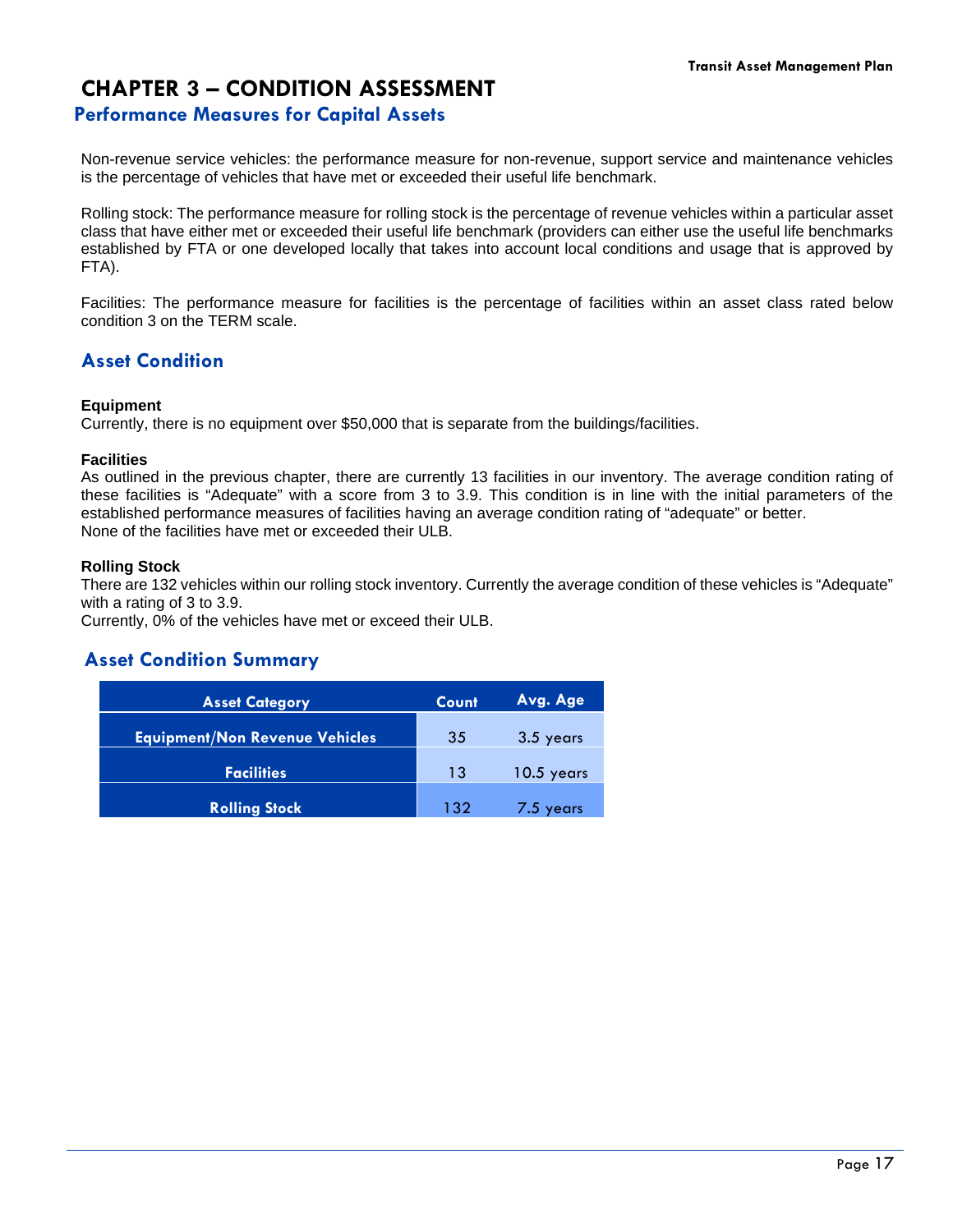#### **Transit Asset Management Plan CHAPTER 4 – MANAGEMENT APPROACH Decision Support**

<span id="page-17-0"></span>The Federal Transit Administration (FTA) funds, which are allocated to CCRTA, are crucial to the continued operation of public transportation services in the service area. There are several types of FTA grants that the CCRTA is eligible to apply for funding.

CCRTA utilizes two distinct paths in the distribution of funding. The first is the annual congressional appropriation. These are sustainable funds that are distributed annually by Congress through FTA. Capital funds are available for recipients and subrecipients to replace, rehabilitate, and purchase buses and bus related equipment and to construct bus-related facilities including technological changes or innovations to modify low or no emission vehicles or facilities.

The second path is CCRTA's "One-Time Application" grant process when the grant is announced. The funding for this application is comprised of excess funds above and beyond those necessary to sustain operations of eligible recipients. These funds are competitive grants and being selected for an award is highly regarded.

| <b>Process/Tool</b>                     | <b>Brief Description</b>                                                                                                                                                                                                                                                                            |
|-----------------------------------------|-----------------------------------------------------------------------------------------------------------------------------------------------------------------------------------------------------------------------------------------------------------------------------------------------------|
| 5339 - Buses and Bus Facilities Program | Makes Federal resources available to States and<br>designated recipients to replace, rehabilitate, and<br>purchase buses and related equipment and to<br>construct bus-related facilities including technological<br>changes or innovations to modify low or no emission<br>vehicles or facilities. |
| 5307 - Formula Funds                    | Provides capital funding for agencies to replace,<br>rehabilitate, stations/shelters/equipment and to<br>purchase buses to support the continuation and<br>expansion of public transportation services.                                                                                             |

#### <span id="page-17-1"></span>**Investment Prioritization**

CCRTA develops a listing of Program Priorities through the Capital Projects Budget every year, which helps guide in making recommendations to the CCRTA Board of Directors, and the public. Staff uses the following priorities, as well as established performance metrics, identified technical issues, safety concerns and needs of each department, and the amount of funding available to make initial recommendations for project award and level of funding. All recommendations made to FTA are at the discretion and subject to change by the CCRTA Board of Directors.

Replacement vehicles are prioritized based on whether or not the vehicle has met or exceeded its useful life. Further evaluation is done by taking into account the vehicle's condition, age, and mileage.

#### <span id="page-17-2"></span>**Risk Management**

| <b>Risk</b>                                              | <b>Mitigation Strategy</b>                                                                                         |
|----------------------------------------------------------|--------------------------------------------------------------------------------------------------------------------|
| Pre- and/or Post-Trip Inspections not being<br>conducted | Pre- and Post-Trip inspections to be conducted in<br>compliance with applicable Federal and State<br>requirements. |
| <b>Scheduled Maintenance not being conducted</b>         | Adhere to preventive maintenance plan and/or<br>minimum OEM standards.                                             |
| Annual Vehicle Inspections not being conducted           | Annual Vehicle Inspection to be conducted in<br>compliance with applicable Federal and State<br>requirements.      |
| <b>Outdated/expired equipment</b>                        | Adhere to preventive maintenance plan and/or<br>minimum OEM standards. Inspect during annual<br>inspections.       |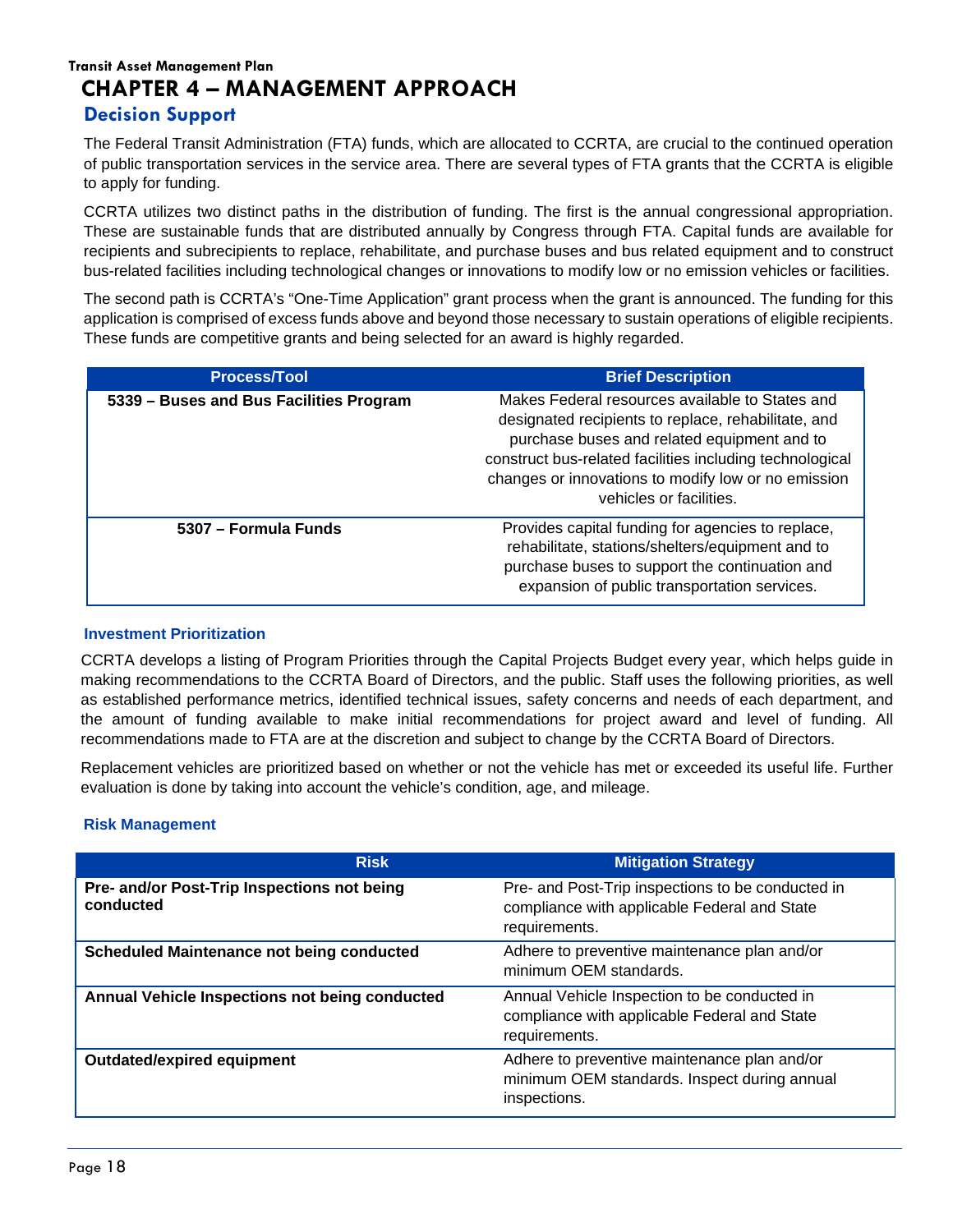| <b>Vehicle Failures/Malfunctions</b> | Reviewed during repair assessment needs        |
|--------------------------------------|------------------------------------------------|
| <b>Vehicle Condition</b>             | Reviewed during regular Preventive Maintenance |
|                                      | Inspections.                                   |
| Age                                  | Reviewed during annual inventory report.       |
| <b>Mileage</b>                       | Reviewed during annual inventory report.       |

#### <span id="page-18-0"></span>**Maintenance Strategy**

CCRTA adheres to their written vehicle maintenance programs to ensure that vehicles are maintained, at a minimum, in accordance with their manufacturer's maintenance and service guidelines.

#### <span id="page-18-1"></span>**Overhaul Strategy**

When vehicles meet their mid-useful life an assessment is conducted by the CCRTA to determine the cost effectiveness of a vehicle overhaul vs. the replacement cost of the vehicle.

#### <span id="page-18-2"></span>**Disposal Strategy**

CCRTA implements its own disposition procedures to ensure that vehicles are used until the end of their useful life. In the event that a vehicle must be disposed of before the end of its useful life, CCRTA will send a written request to FTA requesting disposal before the end of the vehicle's useful life, with an explanation of why the disposal is justified. CCRTA will determine which option is best for the Department from the options listed in FTA C 5010.1D, and inform the FTA of the preferred method and the reasoning behind it.

Titles are held by CCRTA until useful life is met and the estimated value is less than \$5,000, per remaining FTA interests over \$5,000. In the event of a systemic problem CCRTA can give permission to dispose of vehicles prior to the end of the useful life.

## **Rolling Stock**

| <b>Disposal Type</b>              | <b>Disposal Strategy</b>                                                                                                                                                                                                                                                            |
|-----------------------------------|-------------------------------------------------------------------------------------------------------------------------------------------------------------------------------------------------------------------------------------------------------------------------------------|
| <b>Auction Sale/Open Bid Sale</b> | Follow local procedures for disposal as long as the process involves an<br>open public bid or auction process. Sale proceeds must be retained in<br>the transit program under which the vehicle was initially acquired and<br>used to reduce the cost of the next vehicle purchase. |
| Non-profit (501.3C) Donation      | Once an asset is ready for disposal and has gone through the open bid<br>process, if it is not purchased then it may be donated to a non-profit.                                                                                                                                    |
| Maintained as spare vehicle       | Vehicle is maintained in a operable state in anticipation of immediate<br>need to put in service.                                                                                                                                                                                   |

## <span id="page-18-3"></span>**Acquisition and Renewal Strategy**

#### *Keep the CCRTA revenue vehicle condition average rating at "Good" by the end of FFY 2018*

- Dispose of vehicles that pose an irreparable unacceptable safety risk
- Prioritize the replacement of vehicles that fall within the "Poor" condition rating
- Preventive/Predictive Maintenance Inspection Program
- Site Review Program
- Risk Management Strategies

#### *Prioritization Process for the Replacement of Vehicles*

- Prioritize the replacement of vehicles that have exceeded their ULB
- <span id="page-18-4"></span>• Continue with Preventive Maintenance Strategies to extend ULB if needed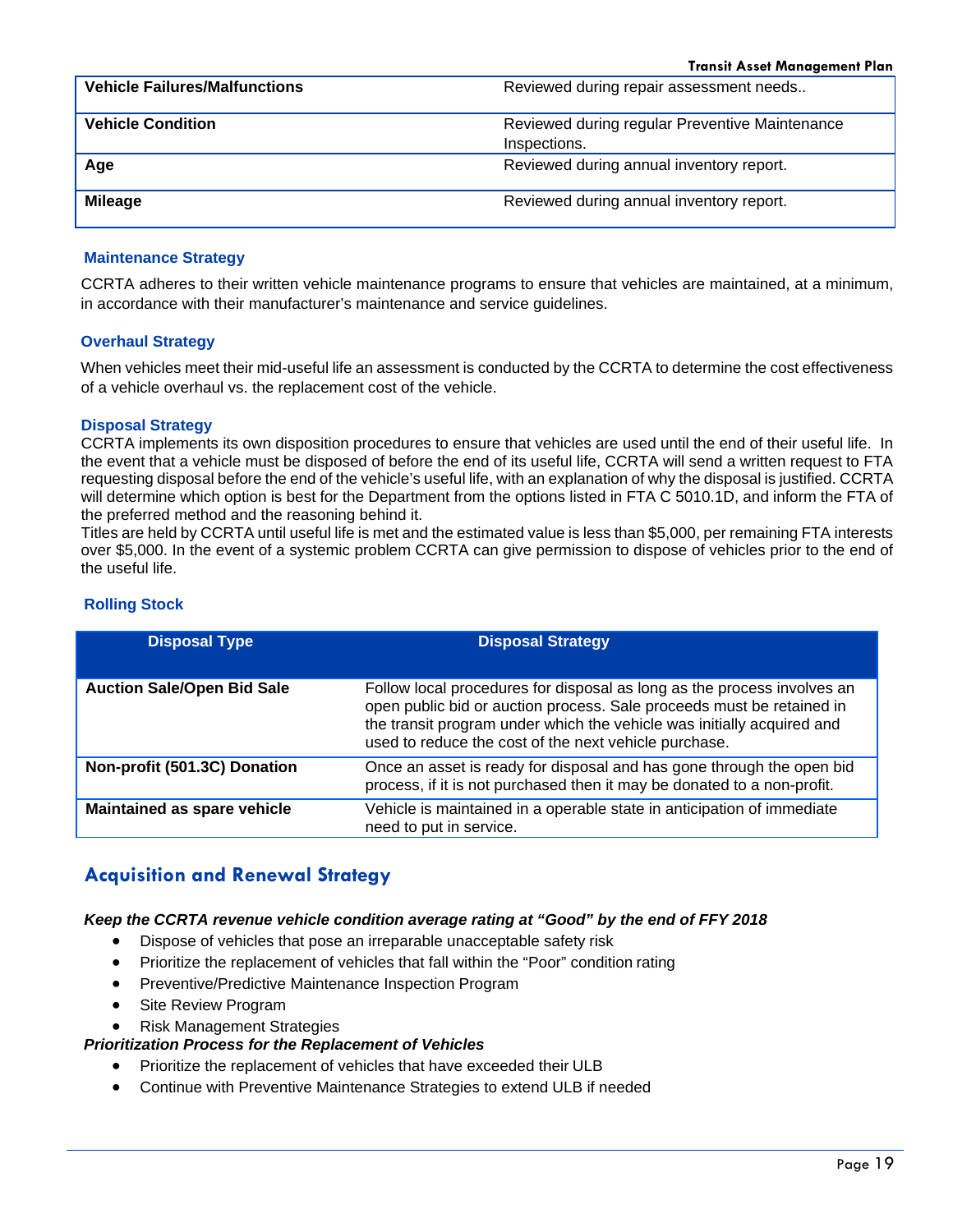## **Transit Asset Management Plan CHAPTER 5 – WORK PLANS & RESOURCES**

#### <span id="page-19-0"></span>**Proposed Investments**

Capital priorities are identified locally, based on policies and critical needs. Items ranked as high priority reflect the condition of the asset and where it is at on the Term Rating Scale. Further, project prioritization also takes into account estimated funding sources available to implement the proposed projects and can be linked to your Statewide Transportation Improvement Program and/or the Transportation Improvement Program.

|                |                              |                                                |             |                  |             |                | <b>Local Funds</b> |
|----------------|------------------------------|------------------------------------------------|-------------|------------------|-------------|----------------|--------------------|
|                |                              |                                                | Project     |                  |             | <b>Federal</b> | (Less              |
| Dept           | <b>Project Type</b>          | <b>Project Name</b>                            | <b>Type</b> |                  | 2019 Budget | <b>Funds</b>   | <b>Federal</b> )   |
| $\overline{7}$ | Equipment                    | <b>Bus DVR Camera Replacements</b>             | 5307        | \$               | 323,030     | 258,424        | 64,606             |
| 11             | Non-Revenue Vehicles         | Hybrid SUV Replacement (2)                     | 5307        | \$               | 74,910      | 59,928         | 14,982             |
| 11             | <b>Facilities</b>            | Mobile Bus Lift                                | 5307        | \$               | 80,000      | 64,000         | 16,000             |
| 11             | <b>Buses</b>                 | Paratransit Fleet Replacement (16)             | 5307        | \$               | 1,760,000   | 1,408,000      | 352,000            |
| 11             | <b>Buses</b>                 | Port A Fleet Replacement                       | 5307        | \$               | 85,000      | 68,000         | 17,000             |
| 11             | Non-Revenue Vehicles         | VPG Support Vehicles Replacement (2)           | 5307        | \$               | 68,000      | 54,400         | 13,600             |
| 49             | <b>Facilities</b>            | Bear Land Fencing Replacement - DBE            | 5307        | \$               | 31,035      | 24,828         | 6,207              |
| $\overline{7}$ | Technology                   | Bus Automatic Passenger Counting Soluiton (14) | 5339        | \$               | 196,601     | 157,281        | 39,320             |
| 11             | Equipment                    | Fluid storage tanks                            | 5339        | \$               | 27,500      | 22,000         | 5,500              |
| 40             | Equipment                    | Coin Sorter                                    | 5339        | \$               | 11,000      | 8,800          | 2,200              |
| 43             | Equipment                    | Shelves for Windshields & Windows              | 5339        | \$               | 50,000      | 40,000         | 10,000             |
| 49             | <b>Bus Stop Improvements</b> | Misc Concrete Improvements (Bus Pads) - DBE    | 5339        | \$               | 350,000     | 280,000        | 70,000             |
| $\overline{7}$ | Technology                   | Adobe Acrobat Reader Replacement               | local       | \$               | 15,200      |                | 15,200             |
| $\overline{7}$ | Technology                   | Microsoft Email Server Replacement             | local       | \$               | 17,950      |                | 17,950             |
| $\overline{7}$ | Technology                   | Microsoft Office Replacement                   | local       | \$               | 14,000      |                | 14,000             |
| $\overline{7}$ | Technology                   | Microsoft Server Software Replacement          | local       | $\overline{\xi}$ | 15,000      |                | 15,000             |
| $\overline{7}$ | Technology                   | <b>Staff Computers</b>                         | local       | \$               | 17,600      |                | 17,600             |
| 11             | Non-Revenue Vehicles         | <b>Electric Utility Vehicle</b>                | local       | \$               | 18,000      |                | 18,000             |
| 11             | Non-Revenue Vehicles         | Ford Focus Support Vehicles                    | local       | \$               | 18,000      |                | 18,000             |
| 11             | Equipment                    | <b>Rim Polisher</b>                            | local       | \$               | 140,000     |                | 140,000            |
| 11             | Equipment                    | Service Trucks Utility Bed                     | local       | \$               | 57,000      |                | 57,000             |
| 11             | Equipment                    | Tough Books 20(4)                              | local       | \$               | 6,400       |                | 6,400              |
| 49             | <b>Bus Shelter Amenities</b> | Cunningham @ South Park Middle School          | local       | \$               | 350,000     |                | 350,000            |
| 49             | <b>Bus Shelter Amenities</b> | Del Mar South Campus                           | local       | \$               | 209,588     |                | 209,588            |
| 49             | <b>Facilities</b>            | Demolition of Contractor's (MV) Building       | local       | \$               | 60,996      |                | 60,996             |
| 49             | <b>Transfer Stations</b>     | Dismas Land Purchase                           | local       | \$               | 750,000     |                | 750,000            |
| 49             | Equipment                    | Electric Charging Unit @ Staples Street Center | local       | \$               | 51,000      |                | 51,000             |
| 49             | <b>Bus Stop Improvements</b> | Port/Ayers Renovation Project                  | local       | \$               | 597,064     |                | 597,064            |
|                |                              | <b>Totals</b>                                  |             | \$               | 5,071,844   | \$2,187,237    | \$2,884,607        |

The 2019 Proposed Capital Budget is listed below:

## <span id="page-19-1"></span>**Capital Investment Resources**

#### CCRTA's Website: http://ccrta.org

- Board of Directors
	- Advisory Groups:
		- o Regional Committee on Accessible Transportation (RCAT)
	- Grants:
		- o Capital Grant Program
		- o State of Good Repair
		- o Competitive Grants
		- **Performance** 
			- o Safety
			- o Age
			- o Condition
			- o Miles

Federal Transit Administration: [www.transit.dot.gov](http://www.transit.dot.gov/)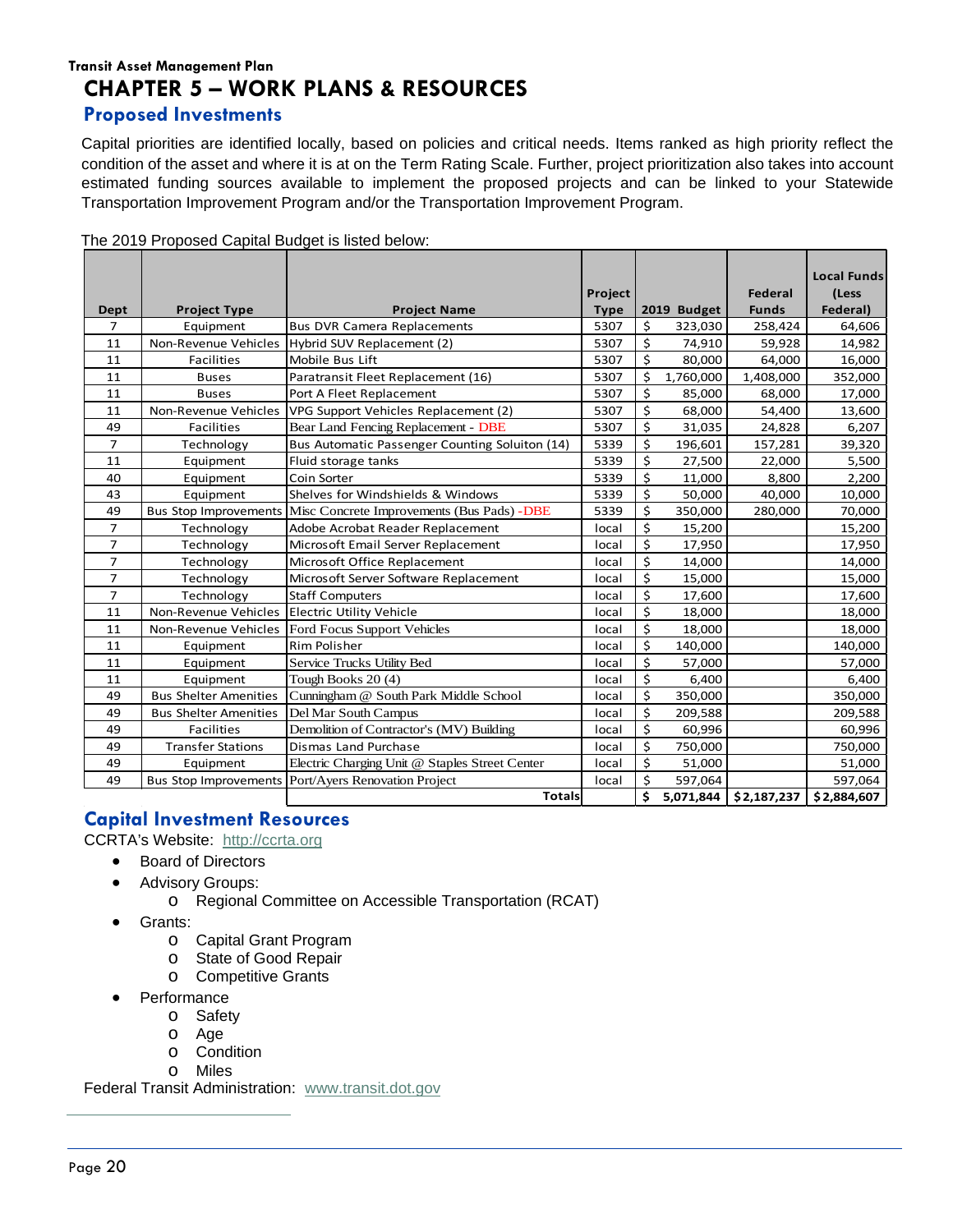#### **APPENDIX 1**

#### CAPITAL PROJECT REQUEST TO PROCURE

#### **PURPOSE**

This form is to ensure that all the necessary information regarding the purchase of a capital asset is identified prior to ordering. Information pertaining to Grant funding and the accounting treatment must be identified prior to purchasing to allow the correct information to flow through all phases of the accounting system. This form requires three (5) signatures:

- 1. Project Manager (PM)
- 2. Grant Administrator, DBE Coordinator & EEOC Compliance Officer (GM)
- 3. Managing Director of Capital Projects & Customer Service (MDCP)
- 4 & 5 Director of Procurement and the Director of Finance (DOP, DOF)

#### **PROCEDURE**

This form is required prior to the procurement process. The Project Manager must submit to the Director of Finance via email along with a copy of the ICE template and a copy of the approved CIP Plan that was approved during the budgeting process. The objective of this new process is:

- To gather the necessary supporting documents prior to purchasing
- to strengthen the Asset Management process
- to coordinate asset management functions with TAM inventory requirements
- to ensure all systems are in place before the purchase is made
- to provide for a comprehensive form that contains all pertinent data important to the acquisition of an asset and create a centralized location for storing

#### **STEPS**

- 1. Complete the form with information you have available.
- 2. If the total of the assets exceeds \$49,999.99, and there is more than one ordered, each asset in the order should be listed as a separate line item on the Purchase Requisition/Purchase Order. If the combined total of the capital assets ordered exceeds \$49,999.99 then each asset should be listed individually on the Purchase Requisition/Purchase order. Whereas, upon receipt of the asset, each capital asset line item will have the proper documentation for entry into the Fixed Asset Inventory Schedule and potential placement in the Transit Asset Management Schedule, if it meets the TAM reporting criteria.
- 3. Sign, email to DOF, along with copy of Budgeted ICE and approved CIP list
- 4. DOF will populate pertinent data and forward to the other staff specified on this form
- 5. Once the form is completed, the DOF will forward to Project Manager for procuring
- 6. Document is scanned, saved in Capital Assets by year folder/by capital project in the Y drive
- 7. Director forwards to buyer along with all required attachments
- 8. Buyer generates requisition and purchase order using the information on the approved request form.
- 9. Managing Director of Capital Projects and Customer Services is sent a copy of the purchase order to prepare for the entry into the Transit Asset Management (TAM) Inventory upon receipt and payment of the asset. This is done only if the asset meets the criteria for placement into the TAM plan.

To facilitate the process and avoid procurement delays this form must be completed within 24 hours from the initiation of this form. The template groups sections by responsibilities assigned to designated personnel. This form will be stored in the Y drive to provide accessibility. Once this is completed it will be converted to a pdf file for posterity.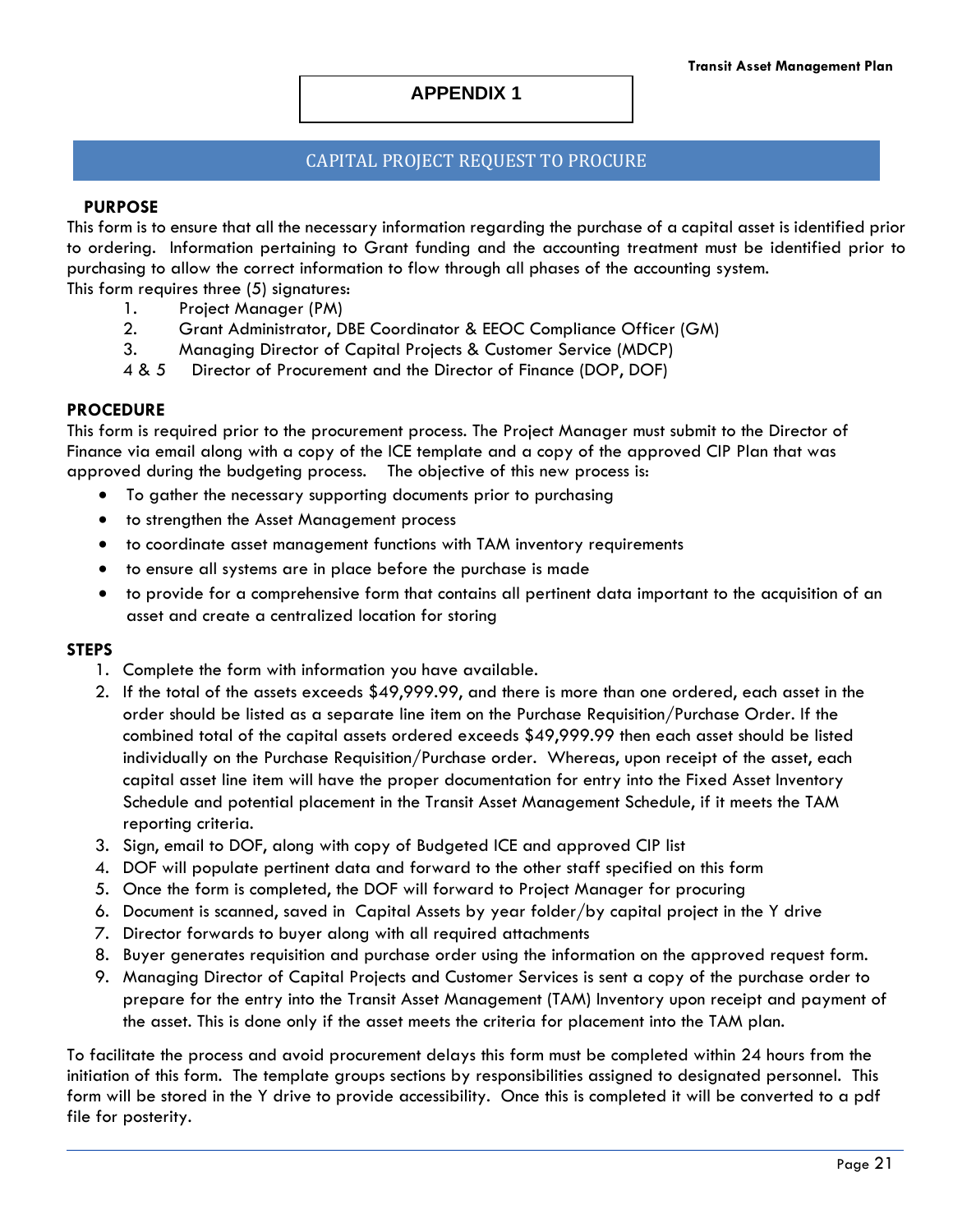| <b>Description</b>                                 | <b>Action</b>               |  |
|----------------------------------------------------|-----------------------------|--|
| <b>Date</b>                                        | Click here to enter a date. |  |
| <b>Project Title (PM)</b>                          |                             |  |
| Description of Asset (PM)                          |                             |  |
| <b>Project Manager (PM)</b>                        |                             |  |
| Vendor Name (PM)                                   |                             |  |
| Vendor Number (PM)                                 |                             |  |
| <b>Total CIP Cost (PM)</b>                         |                             |  |
| Local Share (GL#11140500) (DOF)                    |                             |  |
| Federal Share (GL#11140400) (DOF)                  |                             |  |
| Project Number (DOF)                               |                             |  |
| Type of Asset (DOF)                                | Choose an item.             |  |
| Useful life of asset (DOF)                         | Choose an item.             |  |
| Fleetnet Description in Asset Module (DOF)         |                             |  |
| <b>Grant Number (GM)</b>                           |                             |  |
| <b>Grant Type (GM)</b>                             | Choose an item.             |  |
| <b>Grant Budget ALI Code (GM)</b>                  | Choose an item.             |  |
| Does this asset meet TAM Reporting Criteria (MDCP) | Choose an <i>item</i> .     |  |
| TAM Asset inventory category (MDCP)                | Choose an item.             |  |
| Useful Life Benchmark (FTA) for TAM Plan (MDCP)    | Choose an item.             |  |

| Signature of Director                             | Date |
|---------------------------------------------------|------|
| Signature of Grants Administrator                 | Date |
| Signature of Capital Projects & Customer Services | Date |
| Signature of Director of Procurement              | Date |
| Signature of Director of Finance                  | Date |
|                                                   |      |

| <b>Solicitation Number</b> | Purchase Order |
|----------------------------|----------------|
|----------------------------|----------------|

#\_\_\_\_\_\_\_\_\_\_\_\_\_\_\_\_\_\_\_\_\_\_\_\_\_\_\_\_\_\_\_\_

**Contract** 

Number\_\_\_\_\_\_\_\_\_\_\_\_\_\_\_\_\_\_\_\_\_\_\_\_\_\_\_\_\_\_\_Other\_\_\_\_\_\_\_\_\_\_\_\_\_\_\_\_\_\_\_\_\_\_\_\_\_\_\_\_\_\_\_\_\_\_\_\_\_\_\_\_\_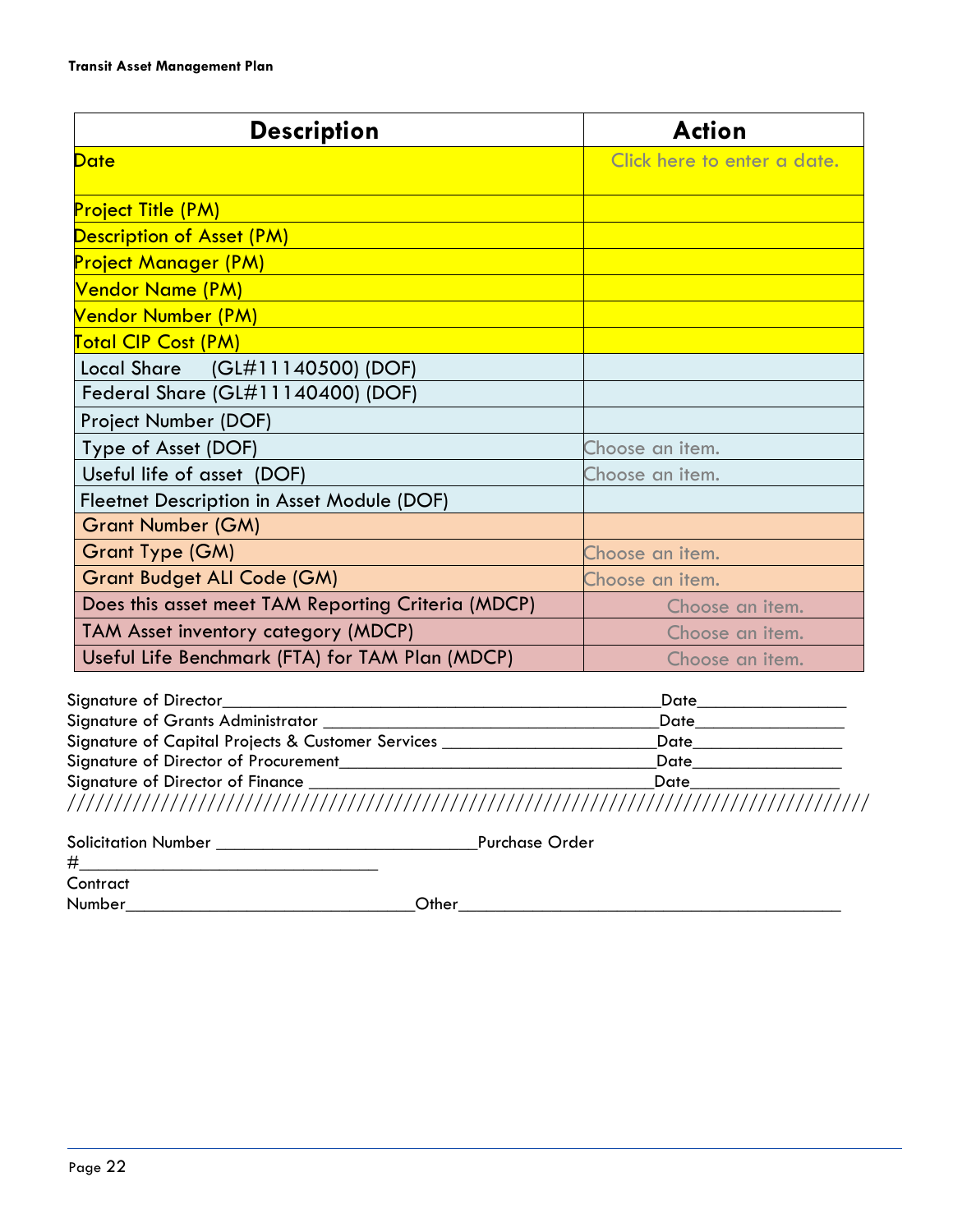#### **APPENDIX 2**

#### FORM TO USE TO PLACE AN ASSET IN SERVICE

Form Number:

A pre-numbered form will be issued by the Finance Department upon receiving an email request. Complete this form 5 business days before placing the asset in service to allow the Finance Department time to verify the information and tag the asset. The Procurement Director, DBE/EEO Compliance Officer, and Managing Director of Administration must be included in all communications during this process.

| <b>ITEM</b>                                       |  |
|---------------------------------------------------|--|
| <b>Unit Number</b>                                |  |
| <b>Identification Number or Serial Number</b>     |  |
| <b>Make</b>                                       |  |
| Model                                             |  |
| <b>Acquisition Date (Provided by Finance)</b>     |  |
| <b>Is this a Revenue Vehicle?</b>                 |  |
| <b>Asset Type (Provided by Finance)</b>           |  |
| <b>Description</b>                                |  |
| <b>Odometer Reading</b>                           |  |
| <b>Date &amp; Time Placed in Service</b>          |  |
| <b>Location of Asset</b>                          |  |
| <b>Department Assigned To</b>                     |  |
| <b>Condition</b>                                  |  |
| New/Used                                          |  |
| <b>Estimated Life of Asset</b>                    |  |
| Asset Tag Number (To be assigned by FD)           |  |
| TML ID# (Provided by FD)                          |  |
| Does this unit replace another unit? If so Unit # |  |
| Signature of Director<br>Date                     |  |

| Signature of Director                    | Date |  |
|------------------------------------------|------|--|
| <b>FINANCE DEPARTMENT</b>                |      |  |
| Date entered into Fleet Net Asset Module | BY   |  |
| Data entry reviewed and approved by      |      |  |
|                                          |      |  |

Cc: Procurement Department DBE/EEO Compliance Officer